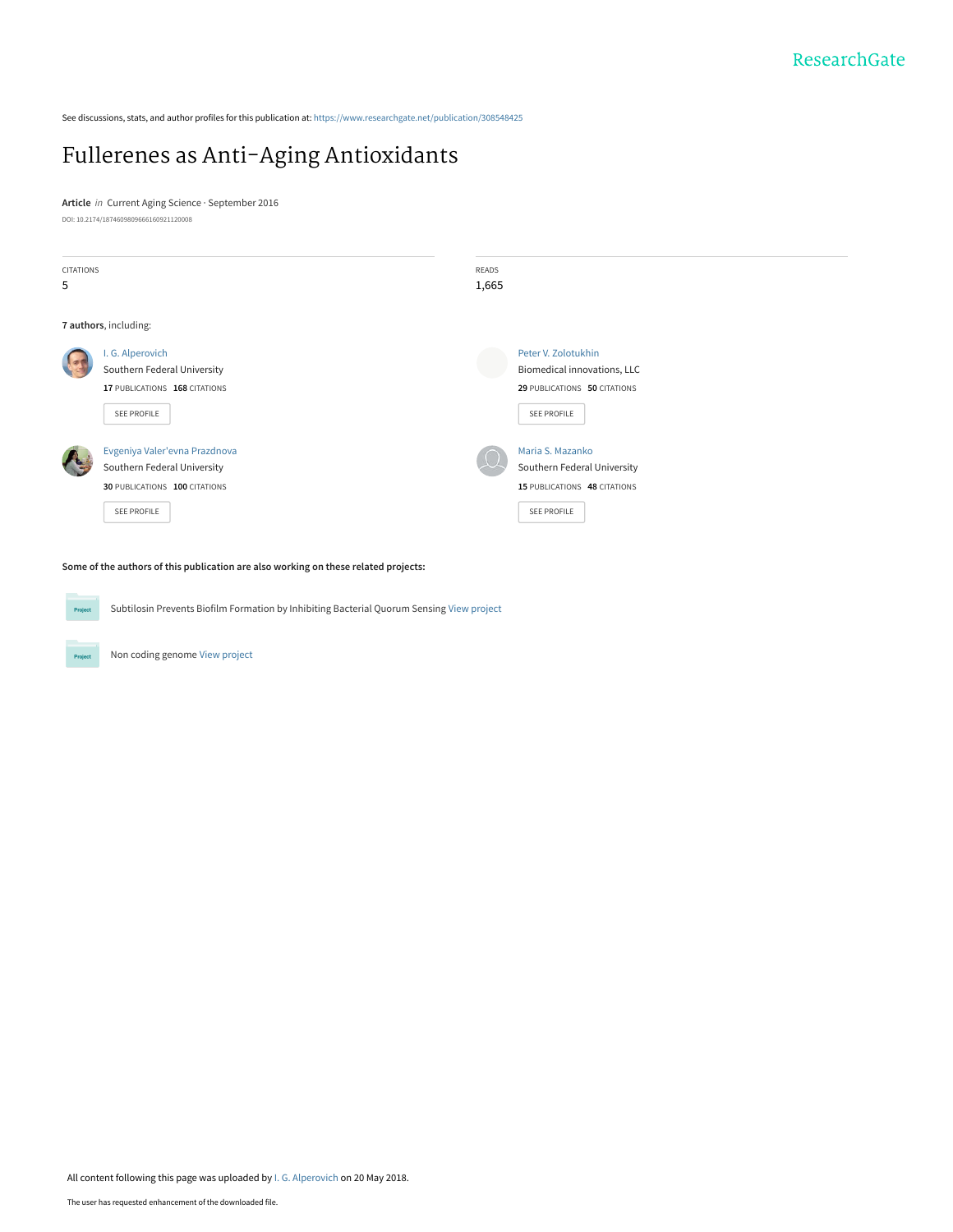**REVIEW ARTICLE**

## **Fullerenes as Anti-Aging Antioxidants**

Yuliana P. Galvan<sup>1,2</sup>, Igor Alperovich<sup>\*,2,3</sup>, Petr Zolotukhin<sup>2</sup>, Evgenia Prazdnova<sup>2</sup>, Maria Mazanko<sup>2</sup>, Anna Belanova<sup>2</sup> and Vladimir Chistyakov<sup>2</sup>

<sup>1</sup>Department of Physics, Purdue University, West Lafayette, IN, USA; <sup>2</sup>Research Institute of Biology, Southern Federal *University, Rostov-on-Don, Russia; 3 Don State Technical University, Rostov-on-Don, Russia*

#### **A R T I C L E H I S T O R Y**

Received: March 15, 2016 Revised: April 20, 2016 Accepted: June 18, 2016

*DOI: 10.2174/1874609809666160921120008* **Abstract:** Here we review fullerenes biological effects focusing on their antioxidant and anti-ageing action. A scope of various poisonous and healing properties reported in literature for fullerene and its derivatives is analyzed. The review begins with the history of fullerenes discovery and their main properties. Then we focus on the longevity and antioxidant action, including the confrontation of available experimental data and theoretical modeling of buckminsterfullerene  $C_{60}$ . Special attention is given to our hypothesis concerning the possibility of fullerenes to act as mitochondria protonophore and various simulations of the transport of  $C_{60}$  and its hydroxylated and other derivatives through lipid bilayer membranes, which can account for scavenging capacity of fullerenes for reactive oxygen species and their acting as mild mitochondrial respiration uncouplers. Extension of the theoretical modeling to the mitochondria membranes and implications for the real biological systems is analyzed. Finally, we focus on the toxicity evaluation and current therapeutic usage of fullerenes. The review contains a comprehensive discussion of both papers published by 2016 and our own research results.

**Keywords:** Anti-aging, antioxidant protection, fullerenes, longevity, mitochondria, protonation, reactive oxygen species, safety, toxicity.

#### **INTRODUCTION**

Among numerous aging concepts, a viewpoint based on the idea proposed by D. Harman about free-radical oxidation participation in senescence is the most theoretically potent one [1]. Since 1956, Harman has formulated two important theses. The first one states that aging, as a whole, and many geriatric diseases, in particular, are just a slow poisoning by reactive oxygen species (ROS). The second thesis specifies that ROS are mainly generated as a result of "oxidative enzymes" functioning. As the development of oxidative stress biology was progressing, it became clear that main generators of ROS for the majority of eukaryotic cells concentrate in mitochondria. Therefore Harman augmented free-radical theory to transform it into mitochondrial aging theory in 1972 [2]. The latter has an advantage of not only explaining many known results but also exploring new fruitful lines of research. One of the latter is related to the search of antioxidants able to slow aging down. Countless studies over the last half-century showed that some synthetic and natural antioxidants exhibit a broad spectrum of oxyradical quenching activity based on reactions of single electron transfer, hydrogen atom transfer, sequential electron proton transfer, proton coupled electron transfer, radical adduct formation, and iron chelation [3-8].

Such kind of chemical activity correlates to the ability to increase average life expectancy of laboratory animals [9]. Many antioxidants not only delay aging but also make it milder by reducing symptom severity of senile diseases. This aspect of anti-aging activity determines attractiveness of antioxidants for pharmacology [9].

Comparing maximal anti-aging effect peculiar to different classes of antioxidants, one should note a special behavior of spherical carbon nanoparticles – fullerenes [10].

### **FULLERENES DISCOVERY AND SOME PROPER-TIES**

Until 1985, molecular form of carbon did not seem conceivable, as pure carbon had already been well studied. That is perhaps why it took Harry Kroto from the University of Sussex, England, around one year to talk Richard Smalley (Rice University, USA) into using his equipment to study vaporized carbon in a mass spectrometer [10]. H. Kroto was interested in understanding the long linear carbon chain molecules found in interstellar space according to radioastronomical spectra. R. Smalley had a powerful laser capable of heating a graphite target to as high as tens of thousands of degrees, which was used for an experiment. Cooling carbon vapor condensed into clusters of different sizes, which were then ionized by one more laser pulse in another vacuum chamber in order to finally analyze them in the mass spectrometer. In September 1985, an experiment revealed an unusually strong peak corresponding to the cluster consisting of sixty carbon atoms, and a less intense but still pronounced peak – corresponding to seventy carbon atoms, respectively [10].

<sup>\*</sup>Address correspondence to this author at the Laboratory of experimental mutagenesis of Research Institute of Biology, Southern Federal University, Rostov-on-Don, Russia; Tel: +1-903-484-4674; E-mail: igor.alper@gmail. com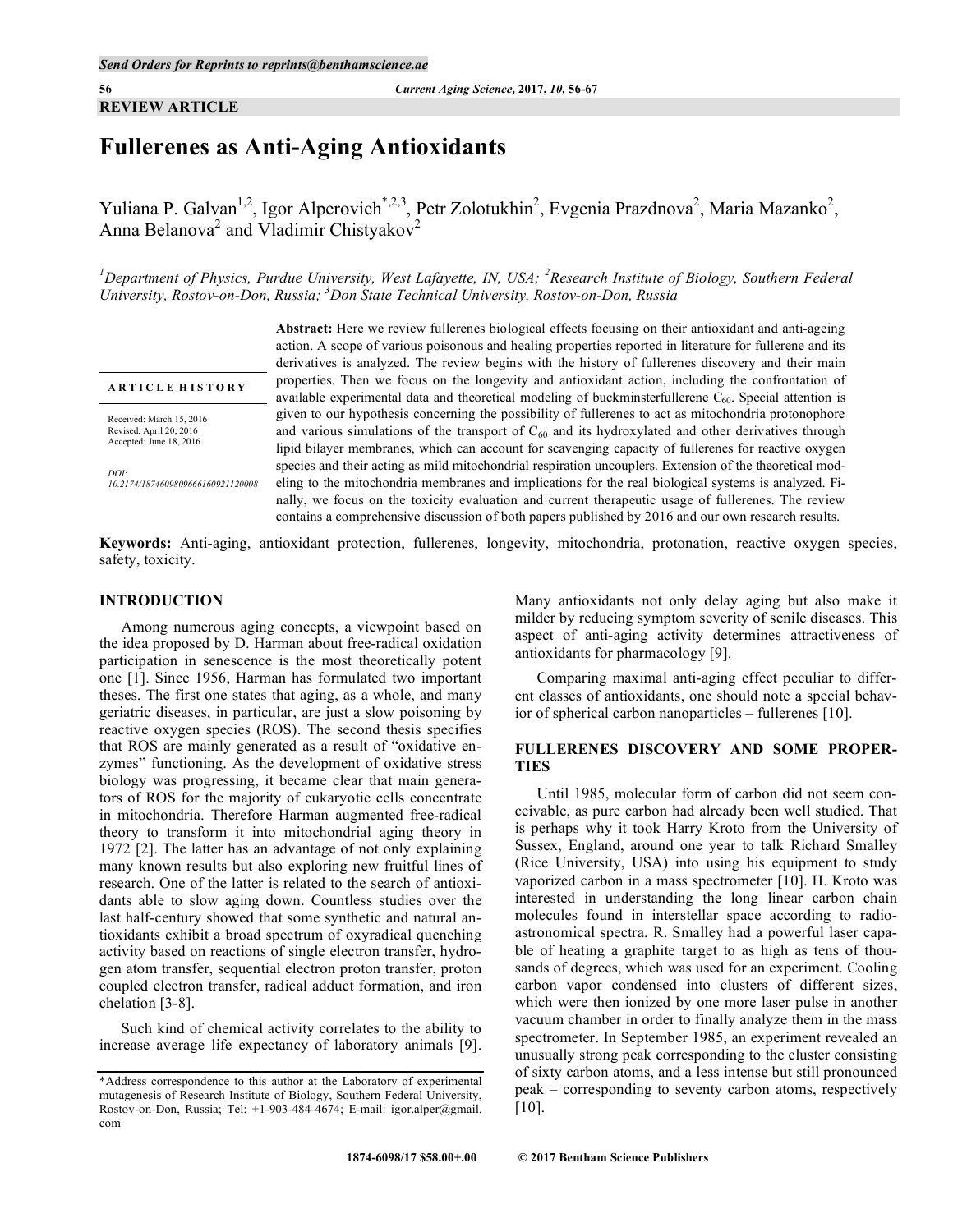Scientists had to admit that very stable  $C_{60}$  cluster formed and, furthermore, it did not react. The latter meant the mysterious cluster had no "dangling bonds" to be terminated with other elements. Considering plausible structures for  $C_{60}$ molecule, researchers came up with a soccer-ball sphere as the only feasible option. The novel compound was dubbed "buckyball" or "Buckminsterfullerene" after American architect Buckminster Fuller who designed a shape of geodesic domes in the form of  $C_{60}$  molecule before it was found in nature.

A concise letter to Nature [11] sent just a few days after discovery to report on  $C_{60}$ , was followed by a series of studies resulted in the eventual acceptance of fullerenes by scientific society by 1990, and synthesis of many similar compounds. There are spherical fullerenes with a number of carbon atoms ranging between 20 and hundreds [12] yet  $C_{60}$  and  $C_{70}$  forms are most common. Later, one more akin allotrope of carbon - nanotube or buckytube - was found by I. Sumio [13]. In 1996 Richard Smalley, Robert Curl, and Harry Kroto received the Nobel Prize for chemistry for the fullerene discovery.

Fullerene  $C_{60}$  is a hollow convex molecule made up of 12 pentagons separated by 20 hexagons ("isolated pentagon rule"), with 60 carbon atoms being located at vertices; every carbon atom valence is satisfied by two single and one double bonds. Buckminsterfullerene has 60 single C-C bonds of  $\sim$ 1.46 Å (between carbons comprising pentagons) and 30 double bonds of  $\sim$ 1.4 Å (between adjacent hexagons) leading to an average bond length 1.44 Å in accordance with nuclear magnetic resonance spectroscopy [14]. The diameter of  $C_{60}$ is  $\sim$ 7.1 Å and its van der Waals diameter is about 10 Å.

Discussing properties of fullerenes, we will further mostly refer to  $C_{60}$  as the most ubiquitous representative. It has carbon atoms with  $sp^2$  and  $sp^3$  hybridized valence shell yet it does not demonstrate super-aromaticity due to the lack of π-electron delocalization.  $C_{60}$  has considerable electron affinity to reversibly accept up to 6 electrons thanks to both triply-degenerate low-lying lowest unoccupied molecular orbital (LUMO), capable of acquiring e<sup>-</sup> from donors, and geometric structure, allowing charge distribution over large volume thus minimizing electrostatic repulsion at the donor site [15]. On the other hand, oxidation is irreversible [16].

Compressed fullerenes compete with steel and diamond in hardness exceeding bulk modulus of both [17]. Besides,  $C_{60}$  additives strengthen metals and alloys, and fullerene is an excellent precursor to diamond. Fullerenes have nonlinear optical response that can also be enhanced by atoms enclosed inside a cage, which can be used for optical limiting. Solid fullerene crystallizes within fcc (face-centered cubic) lattice at room temperature with a period of  $\sim$  1.42 nm via van der Waals forces; below 255 K a first-order phase transition to the simple-cubic structure occurs [18, 19]. Such crystals have voids large enough to accommodate impurities, which may change conductivity from semiconductor to even superconductor in the case of some molecular solids with alkali or rare earth metals at the interstitial sites – fullerides [20-22]. Only solid state  $C_{60}$  demonstrates superconductivity and molecular ferromagnetism which may be used in future applications [19].

Promising applications of fullerenes include their usage as chemical sensors, molecular electric wires, electronic, and optical devices [19]. The latter is based on the ability of  $C_{60}$ to perform as electron transporter. Fullerenes can be used as catalysts [19].

Fullerenes are attractive as ideal electron acceptors in organic solar cells that would cost less and have flexibility in comparison with conventional silicon-based solar elements [19]. Unfortunately, current efficiency of the fullerene-based solar cells falls short of their inorganic counterparts [16, 23, 24]. Fullerenes can be reversibly hydrogenated to form polyhydrofullerenes (also called fulleranes)  $C_{60}H_n$ , where n = 2, 4, 6, 18, 32, or 36 [24-34]. Besides, C<sub>70</sub>H<sub>38</sub>, C<sub>70</sub>H<sub>40</sub>, C<sub>70</sub>H<sub>36</sub>, and deuterated  $C_{60}D_{18}$ ,  $C_{60}D_{36}$ ,  $C_{60}D_{38}$  have been synthesized [24, 25, 34, 35]. The nature of corresponding synthesis reactions is chemical, and can be envisioned considering fullerene being not completely aromatic, namely localized character of the double C=C bonds that add H atom upon breaking to form two single bonds C-C and C-H [24]. As C-H bonds are  $\sim$  15 kcal/mole weaker according to the theoretical estimates [36], they break first when heated, and fullerene structure recovers. Therefore, among attractive fullerenes applications is hydrogen storage for e.g. vehicles, which would have superior storage capacity-to-weight ratio. Unfortunately, current implementations are far from being suitable because of the problems with loading/releasing hydrogen gas in an efficient and repeatable way [24, 37].

Of special interest are endohedral fullerenes – molecules containing impurity inside the carbon cage. For instance, metallofullerenes  $M(\partial C_{60}$  can serve as nano ball bearings (when M=K) and superconductors (M=La) [22]. Being incorporated inside a fullerene cage, spin carriers like N or P atoms can be applied for spintronics with possible use for quantum computing due to high spin relaxation times owing to shielding effect of  $C_{60}$  cage. Among reported fullerenes impurities are also mono- and di-metal rare-earth elements, refractory metals, rare-gases, He, CO, and CN [21, 38-40].

A problem of synthesis is of interest when it comes to the endohedral fullerenes. One can envision different ways of confining atoms inside a fullerene cage: accelerating ions to the right kinetic energy so that they could enter the cage but not escape after the collision, chemical reactions making carbon ring open, and synthesis of the endohedral fullerenes from the beginning [19]. Although only the latter way has been so far widely implemented by various synthesis techniques resulting in macroscopic fullerenes yield, empty fullerenes have been shown to be thermally penetrated by He and Ne noble gases that gives a hope for the future advance in this area. In such a process a 5-6 bond (between the pentagon and hexagon) is believed to break to form a ninemembered ring allowing noble gas atoms to pass through; then thermally-broken bond can be closed back resulting in an endohedral cage [19, 38, 41]. More recently, by chemical opening/closing of fullerenes ("molecular surgery" method),  $H_2$  molecule was put inside  $C_{60}$  and  $C_{70}$  cages, respectively, with larger entities such as He,  $2H_2@C_{70}$ ,  $2H_2@C_{120}$ ,  $N@C_{120}$  having been similarly synthesized [42-50].

Trapped elements are tightly bound with a negative charge transferred to the cage and are securely isolated from both mechanical and chemical interaction: endohedral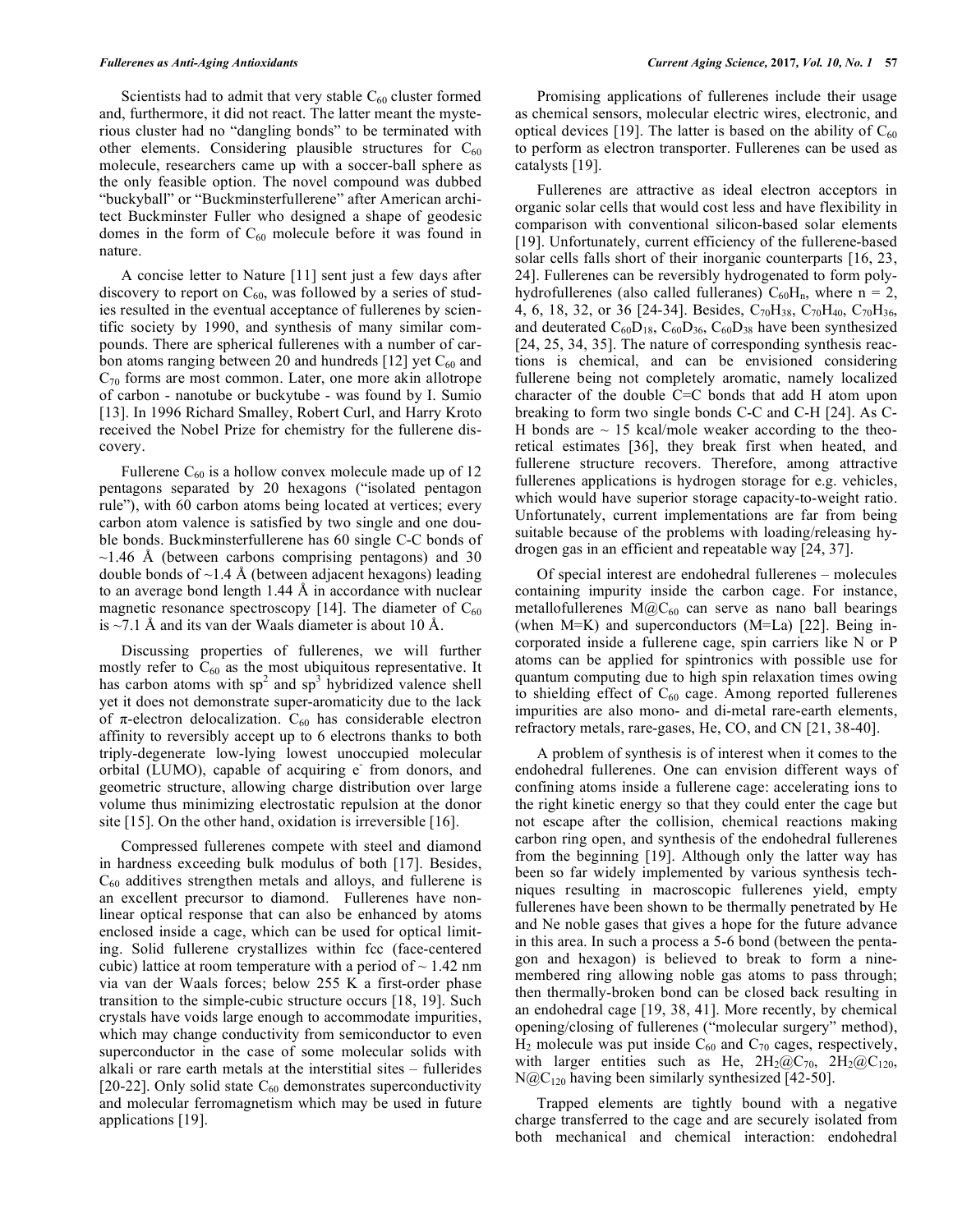fullerenes prefer to lose carbon dimers  $C_2$  and shrink but not lose an impregnated metal; it continues until a burst happens at the certain size conditioned by the impurity ionic radius [19, 21]. Depending on the manufacturing process, there may be formed a variety of endohedral fullerenes  $C_{2n}$  having even number of carbon atoms  $60 \le 2n \le 84$ , with divalent metals being prone to  $M(\partial C_{60}$  and trivalent ones to  $M(\partial C_{60}$ ,  $M@C_{74}$ ,  $M@C_{82}$  species [19, 21]. Interestingly, theoretical calculations favor sometimes off-center positions of the dopants resulting in lower-symmetry and additional electron transfer to the cage [19, 21].

Limitless are possible biological applications of endohedral fullerenes ranging from drug carriers to magnetic resonance imaging agents. Unfortunately, larger cages of  $C_{2n}$ with  $2n > 60$  are required to absorb drug molecules, while fullerenes' yield during synthesis falls drastically with increasing 2n [24]. Interesting point is that pure fullerenes are insoluble in water and only moderately soluble in certain organic solvents [19]. It appears to be another problem according to *in vitro* experiments (but not *in vivo*, surprisingly). Thus, there is a controversial point regarding whether biological utilization of fullerenes demands an attachment of polar functional groups to make them soluble or not [19]. Water-soluble fullerenes can be used in biology as a medication for different diseases, antibacterial agents, and enhancers in photodynamic cancer therapy. None of the listed applications is available to consumers to date. Perhaps the only exception overstepped research laboratories is a skin cream reportedly reducing free radical damage [51]. Fullerenes are found to have contradictory biological properties varying from toxic to medicinal effects discussed below.

#### **FULLERENE INFLUENCE ON LONGEVITY**

In the recent study, F. Moussa and H. Schwarz [52] showed that the oral administration of fullerene  $C_{60}$  dissolved in olive oil substantively retards senescence of rats. Herewith, median and maximum life span increases approximately twice. Although sample groups of animals in the experiments by Moussa and Schwarz were small-scale, relationship of mean values and parameters of longevity range allows one to conclude that obtained results have high statistical significance. Anti-aging effect of  $C_{60}$  and its derivatives manifests not only in mammals, but both *in vivo* and in model cell systems, as well as in members of other taxa [53]. Thus, it was found that water and oil emulsion of fullerenes can reduce skin premature aging, mediated by ROS-induced destruction of collagen [54].

As unmodified fullerenes are poorly soluble in water, many authors prefer to work with their modified derivatives and consider them of more use. Although it may be more convenient for *in vitro* experiments, it does not necessarily means pristine fullerenes are less biologically active. In fact, chemically modified fullerenes may have dissimilar properties, and one should treat them separately. Hydroxylated fullerenes (fullerenols) and malonic acid substituted fullerenes (carboxyfullerenes) are two major groups of  $C_{60}$ derivatives [55, 56].

In 2010, a large-scale work of J. Gao *et al*. presented data on the influence of polyhydroxylated fullerenes (PHF) on the life expectancy [53]. It was studied in representatives of the four kingdoms, the typical inhabitants of the aquatic environment and soil: green algae *Pseudokirchneriella subcapitata*, plant *Arabidopsis thaliana*, fungus *Aspergillus niger*, and invertebrate *Ceriodaphnia dubia*. The most impressive results were for *Ceriodaphnia dubia*: the life expectancy of individuals under the influence of PHF at the concentration of 20 mg/L increased by 38%. Applying of the 5 mg/L PHF solution stimulated growth of *Pseudokirchneriella subcapitata* culture. The concentration of 10 mg/L stimulated growth of *Aspergillus niger*. During germination of the *Arabidopsis* seed, treated with PHF at concentrations above 100 mg/L, a hypocotyl elongation compared to the control was observed, which the authors attributed to the likely effect on sensitivity of the receptors of phytohormones or their overproduction. Thus, PHF can act as a stimulator/regulator of growth and life expectancy, and, judging by the prevalence of impacts in different groups of living organisms, the mechanism of this action is to affect quite evolutionary ancient cellular structures.

In 2015, W. Cong *et al*. presented data that polyhydroxylated fullerene slowed down aging of nematode *Caenorhabditis elegans*, apparently reducing the level of oxidative stress, and also providing protection to *C. elegans* under stress conditions by up-regulating stress-related genes in the DAF-16 (forkhead transcription factor) dependent manner [57]. DAF-16 is known to be a key element in the regulation of longevity in insulin/IGF-1 pathway. It was observed that the motor activity of the adult PHF-treated nematodes decreases more slowly compared to the control. In addition, the survival rate in conditions of thermal and oxidative stress increased as compared to the control.

In 2013 O. I. Yablonskaya *et al.* found that the hydrated  $C_{60}$  fullerene at concentrations of  $10^{-19}$ - $10^{-21}$  M affects the growth and aging of mammalian cells (in culture of transformed Chinese hamster cells) [58]. In these experiments, in contrast, the accelerating of cell aging was observed; however, the authors suggest that this effect may be specific to the particular transformed cells used.

As for the second group of derivatives (carboxyfullerenes), in 2008 Quick and colleagues have shown that chronic treatment with carboxyfullerenes reduced ageassociated oxidative stress and mitochondrial radical production, and significantly extended lifespan (by 11%). Moreover, no age-related cognitive decline was observed in experimental mice compared to the control [59]. A derivative of fullerene  $C_{60}$  - *C3*, a fullerene connected with 3 carboxyl groups, was used. *C3* is a mitochondrial active superoxide dismutase (SOD) mimetic, which manifested neuroprotective properties in the earlier studies of the same team [60]. Treatment of rats began at the age of 12 months, when the animals reached "maturity". As the main mechanisms of such effects, authors suggested reducing of superoxide anion radicals in the mitochondria, and indirect impact on systems controlled by mitochondria, in particular, insulin-dependent signaling or the sirtuins.

At the core of the observed effects may underlie the following properties of fullerene derivatives: radioprotective [61], antioxidant [62-66], anti-inflammatory [67], anticancer [68, 69], antibacterial [56], as well as reducing the level of apoptosis [70].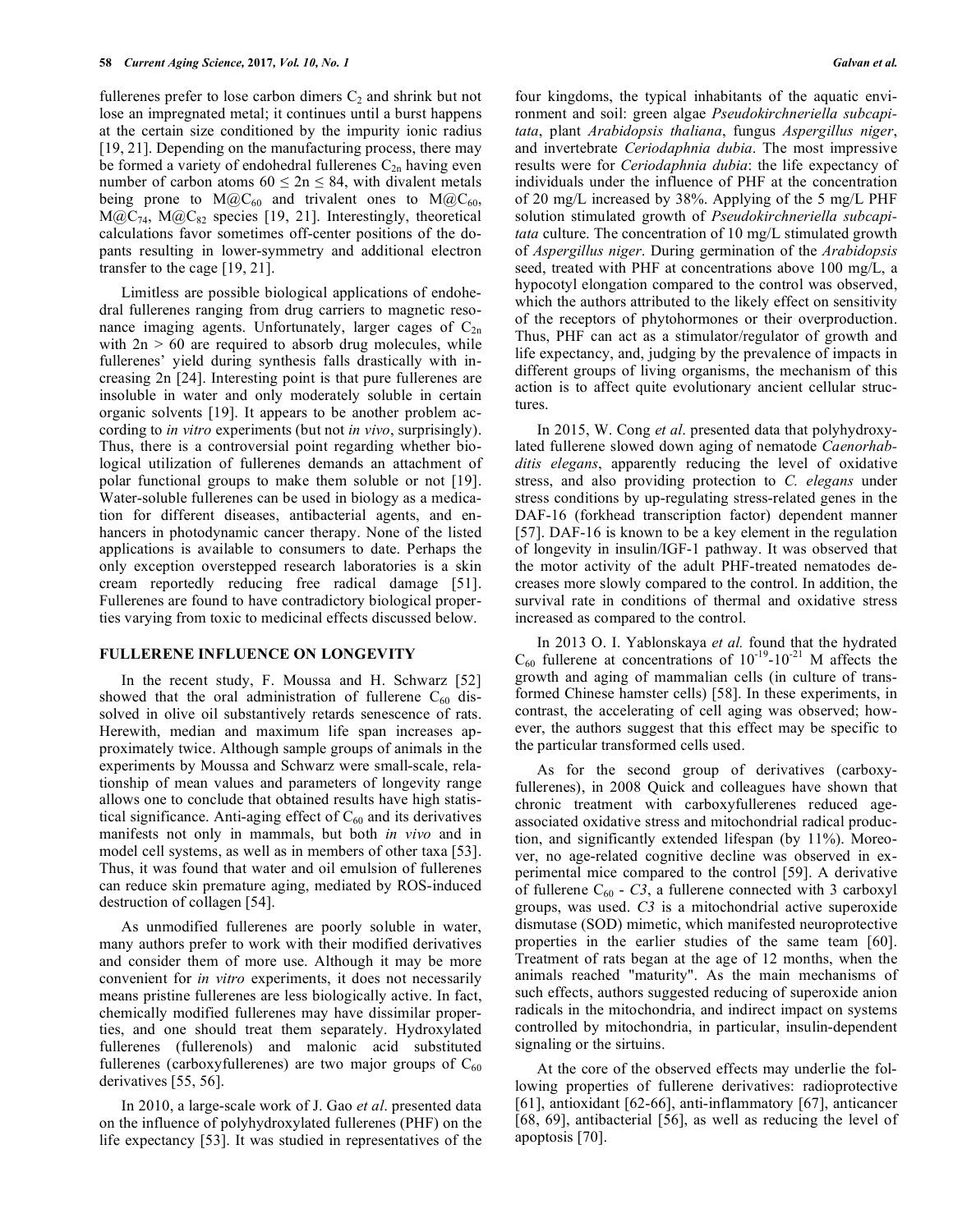In the described above investigations both  $C_{60}$  and its hydrated forms  $C_{60}$ -OH<sub>n</sub> were used. Even though hydrated forms of fullerene significantly differ from  $C_{60}$  in water solubility, their adaptogenic and biophysics effects including those related to interaction with mitochondria are similar in general. In our opinion, it allows one to consider both molecules together also from the point of view of the action mechanism.

It follows also if we take into account that for our hypothesis on mitochondrial targeting and action of fullerene, discussed below in detail in the section "Mitochondrial targeting and uncoupling of respiration and phosphorylation", it is important the very possibility of the charge transport between membranes mediated by fullerene. Functionalization of fullerenes with -OH or other groups may alter their solubility (and hence aggregation chances) and the velocity of the intra-membrane translocation. However, fullerenes, regardless pure or with any additives that cannot be predicted for sure due to complicated cell medium, are shown to accumulate in mitochondria. Therefore, we may consider them together.

Experiments by F. Moussa and H. Schwarz also showed that rats treated with fullerene  $C_{60}$  demonstrated high resistance to carbon tetrachloride. Toxicity of this substance is mediated by ROS generation [71]. According to this fact and results of biochemical tests, fullerene  $C_{60}$  was proposed to possess high antioxidant activity *in vivo*. Taking into account free-radical theory of aging, highly active antioxidant activity can be the basis of unique anti-aging (geroprotective) properties.

#### **ANTIOXIDANT ACTIVITY OF FULLERENES**

Fullerene  $C_{60}$  and its modifications have been shown to demonstrate antioxidant properties in a range of chemical [64, 72, 73] and biological studies *in vitro* [65, 74] and *in vivo* [64, 75, 76], and thus were suggested for numerous applications [52, 77].

It is proposed that fullerenes act as anti-ROS factors by crossing the cell membrane and localizing preferentially in the mitochondria [78]; serving there and elsewhere as radical scavengers [78]; and inducing intrinsic cellular signaling response [74].

Molecules of  $C_{60}$  consist of 60 carbon atoms connected by sp2,5-bonds, which make it pseudo-aromatic thanks to (partially) delocalized  $\pi$ -electrons over its carbon core, or cage. Thanks to such a structure,  $C_{60}$  can readily react with oxygen free radicals. Since the first studies of  $C_{60}$ 's antioxidant abilities, it is supposed that an extended electronconjugation system only determines the high reactivity of fullerene molecules towards ROS. Until recently, fullerene was considered to be a novel "structural" antioxidant and characterized as a "radical sponge" by Krusic *et al*. [73]. Nevertheless, based on the available data, it is obvious that  $C_{60}$ 's antiradical properties are not limited only by the direct reaction of the fullerene carbon cage with ROS [64].

Several research groups demonstrated that  $C_{60}$  and its hydroxylated derivative  $C_{60}$ (OH)<sub>24</sub> are powerful antioxidants with radical scavenging activity for superoxide, hydroxyl, and lipid radicals [74].

Plenty of reports demonstrate antioxidant effects of fullerenes functionalized with various radicals.

Ali et al. synthesized a fullerene C<sub>60</sub> derivative with superoxide dismutase mimicking properties (a tris-malonyl  $C_{60}$  derivate) [59, 63, 64]. Tris-malonyl  $C_{60}$  derivate is able to remove superoxide radical at a rate comparable to that shown for SOD [64]. Chen *et al*. found that fullerene derivatives protected RAW 264.7 macrophages from oxidative stress and were protective in ischemia-reperfused lungs [79]. A glutathione linked fullerene derivative has been reported to protect pheochromocytoma cells from oxidative stress. A cysteine derivative of  $C_{60}$  fullerene and alanine [80, 81] and methionine [82] derivatives of  $C_{60}$  have also been shown to have antioxidant properties without overt toxicity [77]. Other amino acids, folacin/fullerene derivatives were synthesized and also demonstrated antioxidant effects [83], however these effects might be due to signaling induction of cellular intrinsic antioxidants by the derivatives.

In addition to chemical antioxidant activity, fullerenes demonstrate capability to induce antioxidant signaling pathways, and at least in part, this is due to their pro-oxidant effects.

Cai and co-authors report that  $C_{60}(OH)_{24}$  probably plays a significant indirect protective role through antioxidant pathways, especially nuclear factor erythroid 2-like 2 / activator protein 1 (NFE2L2/AP-1) pathway. The authors demonstrated that  $C_{60}(OH)_{24}$  fullerene elevated the total and nuclear NFE2L2 expression in an *in vitro* experimental model [74]. NFE2L2 controls several cyto-protective factors, starting with antioxidant enzymes, phase II and III detoxication proteins, and ending with ATP Binding Cassette (ABC) drug resistance pumps [84]. Thus, fullerenes may represent means to induce general cellular protection systems. However, it should be noted that whenever NFE2L2 is activated by a treatment - the treatment may not be considered entirely antioxidant, as NFE2L2 responses to pro-oxidants and electrophiles, as well as to stress signaling provoking stimuli, i.e. NFE2L2-activating treatments may actually be dangerous to the cell.

Ye and colleagues showed that at least in A549 cells, the  $C_{60}(OH)_{24}$  fullerenol induces the NFE2L2/AP-1 pathway via p38 mitogen-activated protein (MAPK) kinases [85]. They also demonstrated that NFE2L2/AP-1 pathway is essential for the fullerenol to exert its effects.

It should also be mentioned that other fundamental chemical and physical mechanisms may explain the antioxidant effects of fullerenes. For example, Elswaifi and coauthors mention that cerium oxide nanoparticles (CeONP) have activity dictated by their quantum mechanical properties at the atomic scale, a poorly studied area. As such, it is known that CeONP have a high capacity to absorb and transfer electrons. Therefore, Elswaifi and colleagues conclude that nanoparticles may even serve as catalysts that absorb and transfer atomic entities. This catalytic activity indirectly restoring redox balance in a cell may be provided by CeONP's ability to facilitate channeling of electrons and may be explained at the quantum level [77]. At least some of these considerations may apply to fullerenes.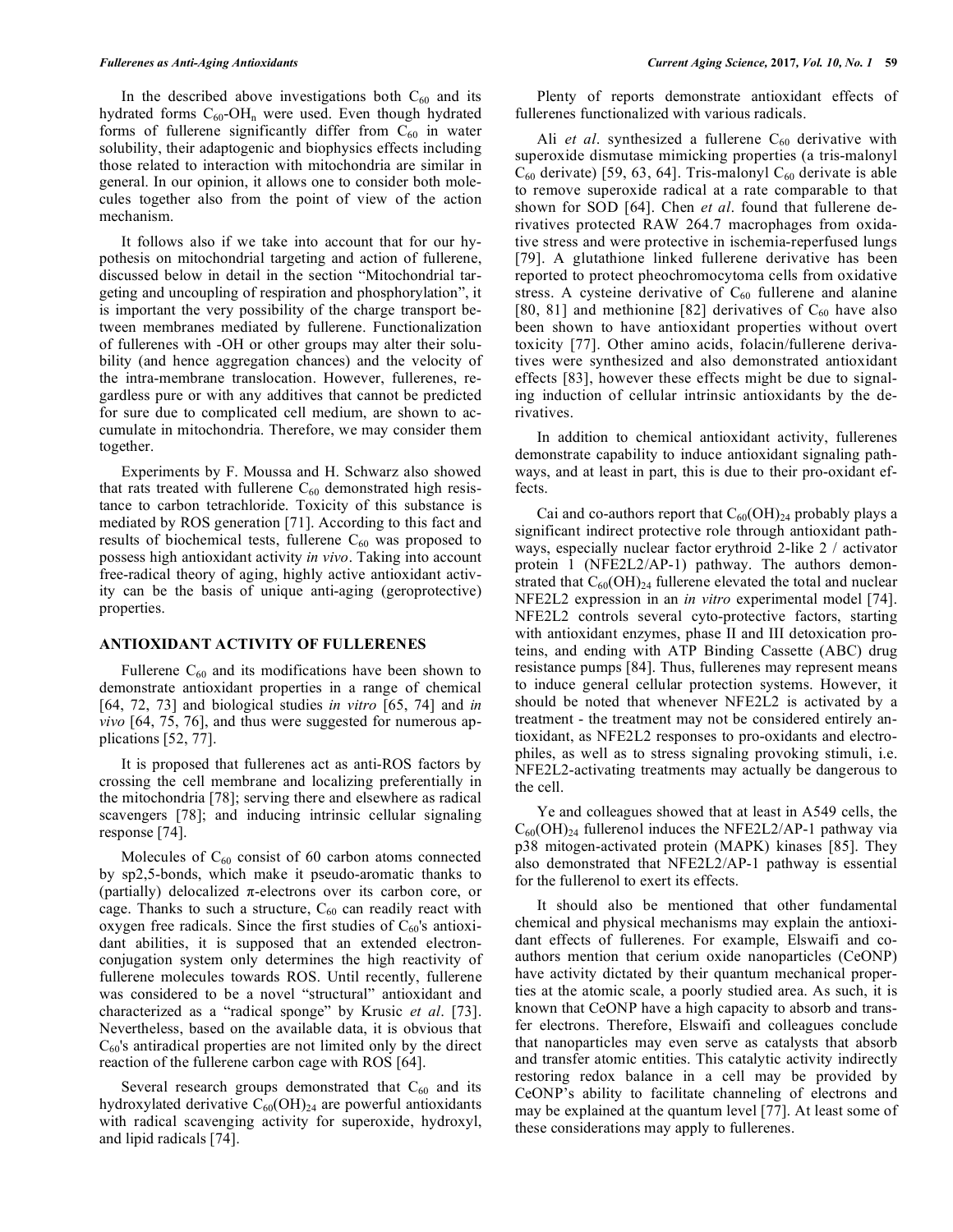There are also numerous reports on pro-oxidative effects of fullerenes [86-91], a common observation with regards to antioxidants in general, including such classical antioxidants as vitamins C [80, 92, 93] and E [92, 94], carotenoids [92], and tert-butylhydroquinone (tBHQ) [95, 96], as well as other substances.

Usenko *et al*. reported on clear signs of oxidative stress induction by the pure fullerene  $C_{60}$  and  $C_{60}$ (OH)<sub>24</sub> in zebrafish [97]. Pristine fullerene  $C_{60}$  demonstrates these prooxidant, as well as pro-inflammatory effects in various organisms [98]. However, several studies demonstrated that pro-oxidant efficacy was only due to some impurities present in the used  $C_{60}$  preparation, especially tetrahydrofuran (THF) [89, 99, 100].

Park and colleagues identified the post fullerene treatment decrease of intracellular glutathione (GSH) and the increase of nitric oxide production concurring with the decreased viability of RAW 264.7 cells [91]. Carbon fullerenes were also shown to induce the increase of serum cytokine levels of interleukins IL-1 and IL-6, and the expression of genes including HSP 8, iNOS, and COX-2 in the same study. The same group demonstrated *in vivo* pro-inflammatory effects of fullerene  $C_{60}$  in mice [91]. The latter study utilized toluene solvent instead of THF in order to avoid THFassociated toxicity and obtain fullerenes in phosphate buffered saline without (hopefully) traces of solvent.

As seen from the above data, fullerenes and their derivatives cannot be definitely regarded as either pure antioxidants of pure pro-oxidants. One can speculate that their effects are always dependent on "biochemical environment" and traces of precursors and process-related impurities. On the other hand, many *in vivo* and *in vitro* studies indicate it is method of preparation that is responsible for fullerene toxicity [100]. Knowing how cellular context affects fullerene's impacts on a cell is the relatively easy solution for the discouraging problem of complexity of biochemistry and ambiguity of bioeffects of this type of nanoparticles.

Fullerene  $C_{60}$  is known to be able to inactivate hydroxyl radicals by attaching to double bonds [101]. However, this mechanism cannot fully explain the increase in lifespan of rats (near two times) mentioned above. Such kind of free radicals scavenging activity is also attributed to natural phenols and other classes of antioxidants; however, they do not exhibit high senescence retarding activity [102].

#### **MITOCHONDRIAL TARGETING AND UNCOU-PLING OF RESPIRATION AND PHOSPHORYLA-TION**

Mitochondrial targeting could explain the mechanism of the anti-aging activity of  $C_{60}$ . Mitochondrial-targeted antioxidants such as lipophilic cations (Skulachev ions) with antioxidant load [103] are known to be the most effective antiaging agents among synthetic compounds. The ability of modified  $C_{60}$  to accumulate in mitochondria is known since 2002 [104]. In the latter work, the authors used a  $C_{14}$  labeled malonyl mono-adduct fullerene to study the intracellular distribution of this kind of  $C_{60}$  derivative. After differential centrifugation, the data indicated that the radioactivity of the mitochondrial fraction exceeded that of cytosol and microsomes over 12 and 2 times, respectively. Surprisingly, bigger fullerenes, e.g.  $C_{70}$ , tend to uniformly distribute over endoplasmic reticulum and lysosomes, with less concentrations being found in mitochondria of human mast cells [105]. The difference in bio-distribution could be attributed to the difference of polarity/solubility as well as to the different type of cells used in these two experiments.

Taking into consideration that  $H_2(\widehat{a}_0)C_{60}$  has been synthesized, it becomes obvious that there is enough space for at least a single hydrogen atom or a proton inside fullerene [24]. Despite the fact that such species have not yet been found, they should be quite stable once formed. The intermitochondria membranes charge transfer mediated by such fullerenes could in theory lead to remarkable biological implications in view of antioxidant and anti-aging effects of fullerenes described above.

Starting from the mentioned above evidence on fullerene accumulating predominantly in mitochondria, we proposed a hypothesis explaining its antioxidant action [106, 107] that may be achieved by only moderate decrease in mitochondrial potential Δψ. The inner mitochondrial membrane is negatively charged and may be a source of toxic ROS as it contains a respiratory chain. The membrane of mitochondria has a positive charge. If fullerenes could acquire the latter by e.g. absorbing an excess of proton(s) existent there, they would be able to transport positive charge through the mitochondrial membrane thus lowering Δψ. Described mechanism would elegantly account for mild uncoupling of respiration and phosphorylation promoted by fullerenes. Moreover, similar mechanism can be envisioned for fullerenes counterparts – carbon nanotubes [108] as they were also shown to aggregate in mitochondria and have antioxidant effect [109, 110].

In order to check this hypothesis, we have carried out Density Functional Theory (DFT) calculations of fullerenes in the presence of protons with ADF 2012 program suite [111, 112]. Briefly, calculations were done in a gas phase by minimizing the total energy of the " $C_{60}$  + hydrogen(s)" system with a positive charge equal to number of H atoms and probing different exchange-correlation potentials and Slater orbitals basis sets to achieve convergence [106, 107].

These calculations resulted in a stable structure consisting of fullerene and up to six protons forming C-H bonds from inside with relatively uniform electron charge transfer to the  $C_{60}$  cage. Interestingly, as far as modeling of singlewalled carbon nanotubes is concerned, a protonation occurred from external side of the tube but all other conclusions held true [108].

There are some reports on theoretical calculations of hydrogenated fullerenes performed on different levels of theory claiming various number of hydrogen, water, or even ammonia molecules that can be confined inside  $C_{60}$  [24]. In contrast, Dodziuk carried out molecular mechanics simulation of  $C_{60}$ ,  $C_{70}$ ,  $C_{76}$ ,  $C_{80}$  isomers putting one to four hydrogen molecules inside the cage, and found only up to two  $H_2$  can be stabilized inside a closed  $C_{70}$  [113]. Certain calculations indicated stabilization of the HF and LiH polar moieties inside the cage, while  $H_2$ ,  $N_2$ , and CO led to structure destabilization [114]. Nevertheless, one should take computational re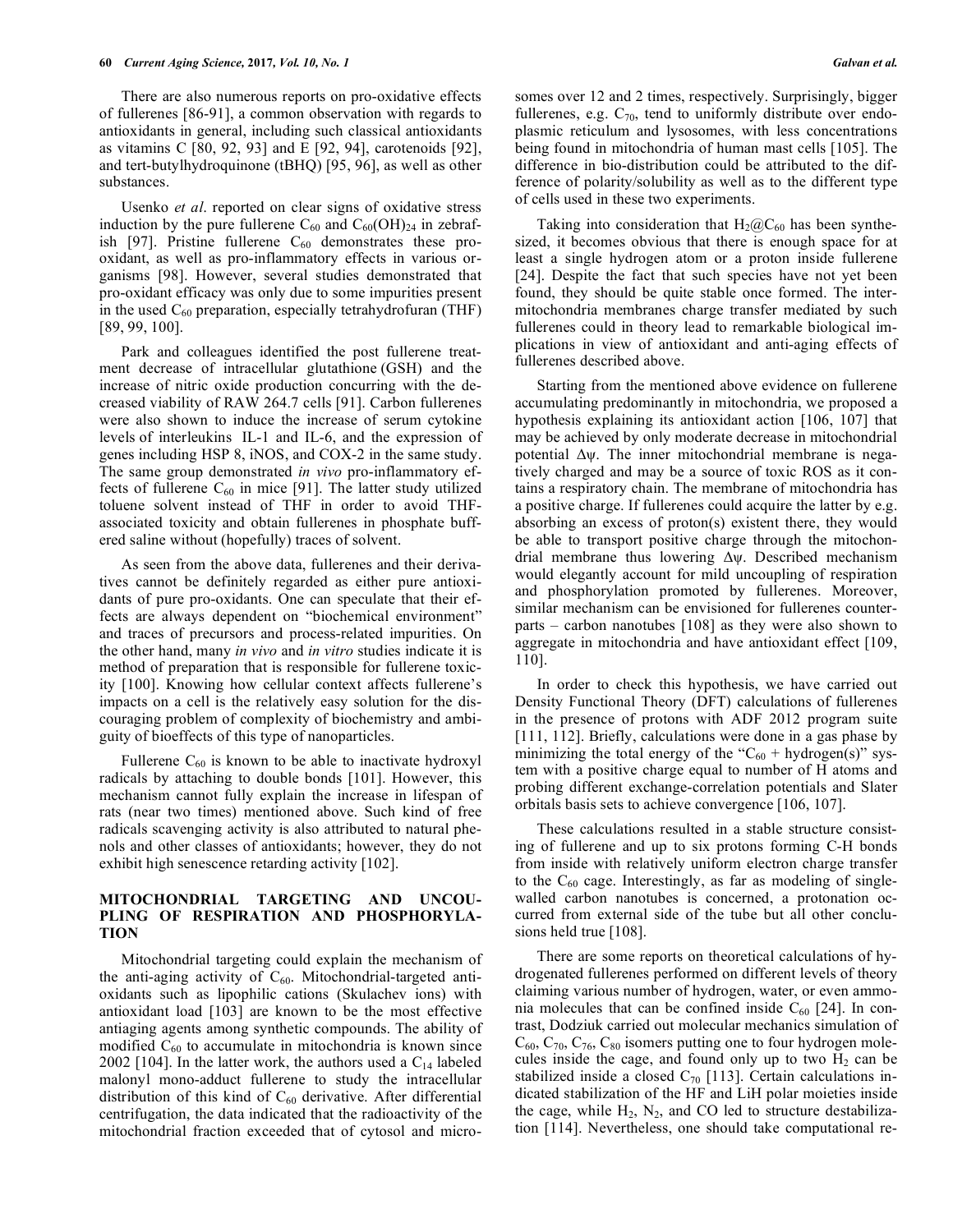sults with a pinch of salt as nevertheless all three latter molecules were later trapped inside fullerene [42, 115, 116]. As many as 24 or 29 hydrogen molecules were found to be able to get inside  $C_{60}$  [117-119]; however, such results seem disputable even from the geometrical point of view [120-122]. Some calculations showed impossibility of allocating even  $2H_2@C_{60}$  [123]. Nevertheless, by using generalized gradient approximation potential for DFT modeling, single  $H_2(\hat{a})C_{60}$ was found to be stable [124].

To sum up, simulations of the endohedral fullerenes with hydrogen and/or its ions inside are arguable and demand careful treatment. Fullerenes protonated from inside have not been synthesized or theoretically studied so far. However, the hypothesis on fullerenes being able to serve as protonophores in mitochondria membranes is corroborated by our calculations, which confirm the theoretical possibility of "proton charging" of fullerenes [106, 107]. Moreover, it is not very important how many – one or several – protons may be stabilized inside the cage. The very fact of bonding of even single proton to  $C_{60}$  allows one to envision charge transfer across mitochondria membrane, which eventually would lower  $\Delta \psi$  and ROS production rate. As  $H_2(\omega)C_{60}$  has been previously synthesized, and somewhat exotic way of chemical stabilizing of hydrogen by putting it into a partially opened  $C_{60}$  cage has been considered [24], protonated-inside fullerenes deserve further investigation. Theoretical studies suggest limitless possible interactions of fullerenes with biological systems. For example, X. Zhao *et al.* reported some results on  $DNA-C_{60}$  complexes formation in aqueous solution using molecular dynamics simulations that could explain some experimental results on  $C_{60}$  toxicity [125].

While Moussa *et al.* experimentally showed that  $C_{60}$  can cross membrane cells both *in vitro* and *in vivo* since 1995 [126, 127], several years later some interesting results on fullerenes behavior inside membrane cells have been researched computationally. Finally, there are interesting results on fullerenes behavior in membranes that was both studied experimentally and computationally. For instance, modeling of the  $C_{60}$  permeation through the lipid bilayer membranes in [128] with molecular dynamics showed that fullerene aggregates (formed in water, as fullerenes are hydrophobic) quickly disaggregate once inside the bilayer and easily move through it. More recent molecular dynamics study [129] suggested that pure fullerenes get inside a cell membrane modeled as 1,2-distearoyl-sn-glycero-3 phosphocholine (DSPC), while their functionalization with polar groups leads to the controversial outcome: they can easily cross the membrane and escape it yet it is unlikely that they can enter the bilayer initially. Interestingly, molecular dynamics simulation using dipalmitoylphos-phatidylcholine (DPPC) bilayers [130] showed that while  $C_{60}$  can easily penetrate such membranes, this is not the case for fullerenes functionalized with OH groups, which were "stuck" inside. Very recently, T. Rokitskaya and Y. Antonenko [131] measured the electric current across a cell divided by a diphytanoylphosphatidylcholine bilayer under various pH conditions where different concentrations of fullerenes were added to either one or both cell's halves. The authors found that fullerenol  $C_{60}(\text{OH})_{20}$  can mediate the conductivity between the cell sides as a function of pH.

During the last 20 years, physicists, chemists, and biologists have published a series of theoretical and experimental findings, which almost confirm our theoretical model. In particular, one paper showed the possibility of reversible fullerene protonation yielding cations that are stable at room temperature both in solid state and in a solution [132]. Other calculations also indicated that fullerenes could be considered as efficient proton conductors [133]. It is obvious that proton conductivity of fullerenes is impossible without formation of proton-fullerene complexes. Such an assumption was recently proved by experimental data, which led Sony corporation to developing of a proton-conducting membrane based on the  $C_{60}$ -containing composite [134].

More recently, the interaction of pristine  $(C_{60})$  and hydrated pristine  $(C_{60}(OH)_{18-22})$  with liposomes and isolated mitochondria has been studied [135]. Obtained results validated previous models of fullerenes distribution in water and lipid bilayer [128]. Besides, it was demonstrated an ability of both  $C_{60}$  and  $C_{60}$ (OH)<sub>18-22</sub> to increase the inner mitochondrial membrane permeability to protons and decrease mitochondrial transmembrane potential  $(\Delta \psi)$ . Surprisingly, the authors connect the ability of fullerenes to decrease  $\Delta \psi$  with its potential toxicity. Interestingly, there are many examples of adaptogenic action of slight  $\Delta \psi$  shift including the increase of longevity upon intake of low doses of dinitrophenol and other decouplers of respiration and oxidative phosphorylation [100, 136-138].

Several experiments have been conducted to check the ability of water-soluble fullerene derivatives to decrease mitochondrial transmembrane potential *in vivo* in the yeasts Yarrowia lipolytica experimental model [139].

Mitochondrial transmembrane potential of Yarrowia lipolytica cells was measured by the cytofluorimetric JC-1 based ratiometric assay. Applied fullerene derivatives significantly downregulated  $\Delta \psi$ , thereby decreasing the subset of cells with high mitochondrial potential as compared with intact control cells. These results can be considered as an *in vivo* experimental proof of our previous assumptions [106-108].

Hence, discovered by F. Moussa *et al.* fullerene's ability to considerably slow down senescence rate for mammals naturally fits in a series of theoretical models and experimental evidence indicating high antioxidant activity of fullerenes and their derivatives.

#### **FULLERENES SAFETY**

Nowadays fullerenes are widely used in industry for new polymer synthesis. Besides, in the near future, fullerene applications are expected to grow due to the expanding range of potential applications in the fields of cosmetology and medicine [140, 141]. Therefore, it is natural to investigate fullerenes safety and environmental impact. Other carbon nanostructures – nanotubes – are known to have pronounced toxic effects [110, 142]; it makes an issue of health hazard of nanoparticles even more significant in the light of recent finding of carbon nanotubes in lungs of Parisan children [143]. Thus, it is necessary to assess safety of fullerenes' usage, especially in medicine [144, 145].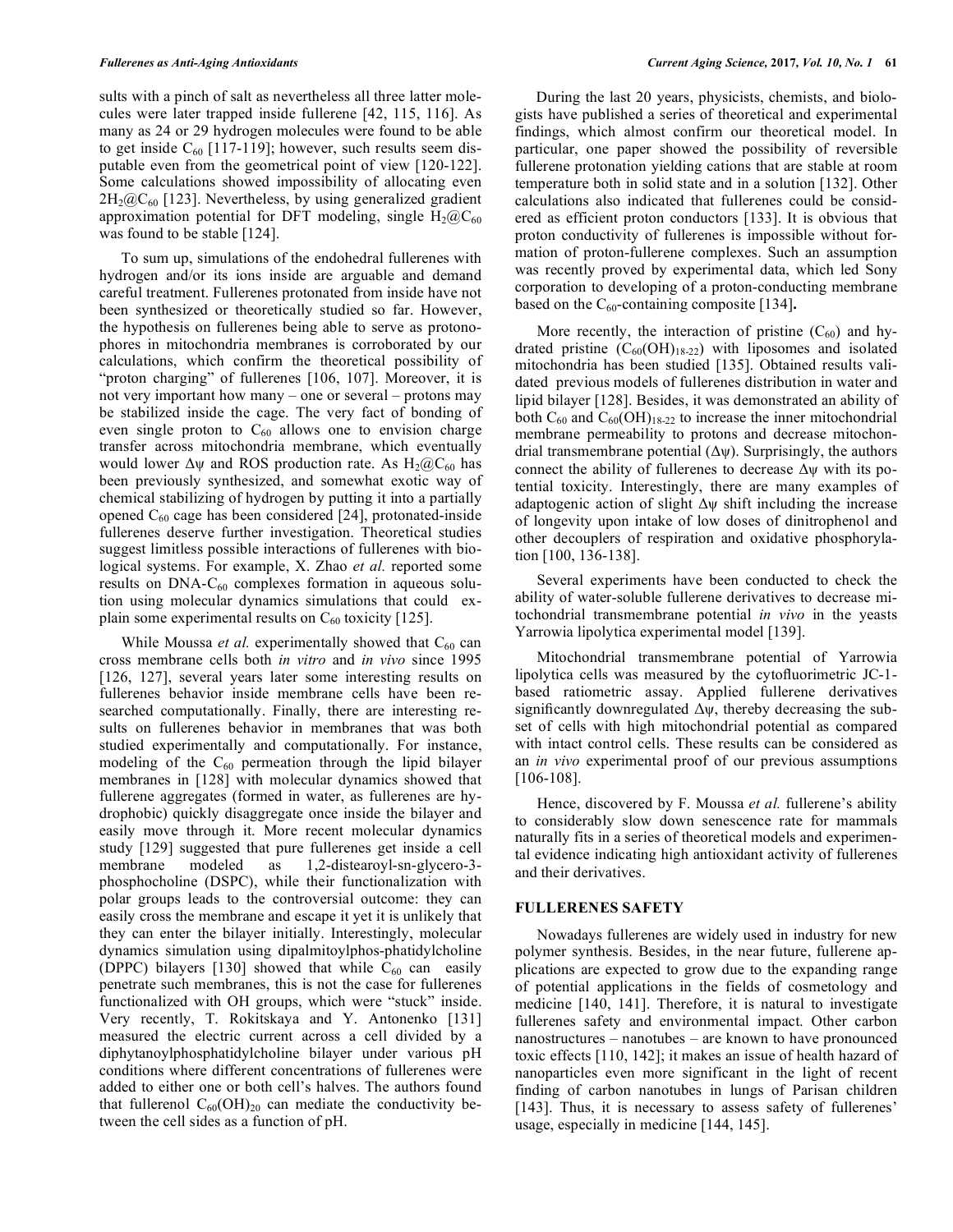Data on fullerene toxicity are controversial. A number of studies demonstrate that pristine C60 has no acute or subacute toxicity in prokaryotic and eukaryotic organisms [127]. The majority of fullerenes effects, which are said to be toxic, were found during *in vitro* studies, carried out with fullerene solutions and suspensions. Fullerenes and their derivatives can penetrate cells [146], incorporate into cellular membranes, and influence mitochondria function [135]. In addition, it was shown *in vitro* that fullerenes can induce ROS production and peroxidation of membrane lipids for human dermal fibroblasts, human liver carcinoma cells (HepG2), and neuronal human astrocytes [86, 87]. However, this was not confirmed *in vivo* [147]. Significant cytotoxicity is characteristic of some fullerene derivatives. For example, Bobylev *et al*. reported on pronounced toxicity of sodium salt of polycarboxylic derivative of fullerene  $C_{60}$  in HEp-2 cells [148].

Interestingly, Injac and co-authors demonstrated that  $C_{60}(OH)_{24}$  fullerenol is inherently cytotoxic to HepG2, but this property is masked by its antioxidant activity when these cells encounter a more dangerous condition than the fullerenol itself - oxidative stress [149].

Many researchers point out low genotoxicity of fullerenes. Absence of chromosome aberrations has been shown in models of mammals' cell cultures [150, 151]. Mutagenic activity of fullerenes was not found in studies carried out with DNA-comet assay [152] and Ames test [151, 153-155].

However, there are data contradicting to those described above. Dhawan *et al.* [156] investigated whether  $C_{60}$  is able to inflict DNA damage within human lymphocytes, and such an effect was indeed detected using the comet assay. Using the same comet assay method, DNA breaks were also observed in marine mussels, *Mytilus* sp. [157].

*In vivo* studies demonstrated weak toxic effect of  $C_{60}$ . It was shown, that, once inhaled, fullerenes do not enter bloodstream from lungs but are withdrawn from an organism or absorbed by tissue macrophages after a while [150, 158-160]. On the other hand, there is an evidence that fullerenes' inhalation in lungs cells alters the expression of genes responsible for inflammation [161]. Long-term oral administration (92 days) of  $C_{60}$  led to an increase of enzyme CYP2B1 activity, decrease of urea level in blood, and rise of uric acid yet all fluctuations were within the normal range. Similarly, at daily dose of 10 mg/kg there was observed an increase in absorption of antigenic proteins in gastrointestinal tract (morphology of intestine microvilli was unaffected), as well as changes in hepatic CD106(+) cells and granules accumulation in presumably Kupffer macrophages [162, 163]. Fullerenes are able to penetrate into deeper skin layers but also without causing any toxic effects and diffusion into bloodstream [164, 165].

Being intra-abdominal injected, fullerenes quickly distribute over an organism by blood, accumulating in liver and to a lesser extent in kidneys, lungs, spleen, and brain. Fullerenes were absorbed by tissue macrophages and caused antibodies production, while at the same time demonstrating antioxidant and anti-inflammatory properties [75, 166-168].

During lactation period, fullerenes can seep into breast milk [169].

However, one should note a research by Tsuchiya *et al*. [170] revealed death of all embryos within 18 hours after intraperitoneal administration of fullerenes to the pregnant mice. Authors suppose it occurred because of the constriction of the placenta blood vessels. On the other hand, studies exploiting much less  $C_{60}$  concentration did not report on fetal death yet uterus and placenta vessels were found to be (vaso)hypertonic [169, 171].

Concentration plays an important role for manifestation of fullerenes toxic properties. Roursgaard *et al*. [172] showed fullerenols to have an anti-inflammatory effect within the mouse lung at low concentrations, which is related to their antioxidant action; however upon increase of concentration to 10 mg/kg described effect reversed to the proinflammatory one. A decrease in fullerenes aggregate size would also increase particle surface area, which would make this rather nonspecific mechanism even more potent [173, 174].

From the above said one may conclude that despite known data on fullerenes *in vitro* toxicity, they have low *in vivo* toxicity manifesting itself only at administration of rather high concentrations on the order of 10 mg/kg. Apparently, many effects arising from fullerenes interaction with cells are interpreted as toxic ones though in fact they are adaptive and reversible. Moreover, an increase in toxicity may be due to using of solubilizing agents or aggregation [175]. Overall, fullerenes at concentrations below 10 mg/kg are quite safe compounds and consequently have promising prospects in regards to their medical applications.

One should note there are several other factors that can affect an evaluation of fullerenes toxicity:

#### **1. Surface Modification**

Without any doubt, additional structures on the fullerene surface may considerably alter its chemical and physical properties such as solubility, tendency for clustering etc. Similarly, toxicity of fullerenes changes depending on surface structures. Cationic chains were shown to induce significant toxicity, while the presence of neutral or anionic moieties did not produce any hemolytic effects [176, 177]. Kamat *et al.* [178] demonstrated that  $C_{60}(\text{OH})_{18}$  was more toxic under the influence of light than underivatized  $C_{60}$  *in vitro*.

#### **2. Light Influence**

Fullerene derivatives – fullerols – are toxic due to ROS generation, and there are studies demonstrating there is a photosensitive aspect of fullerol toxicity. Namely, there were shown cell damage of human HLE-B3 lens epithelial cells [179] and membrane damage under photosensitive conditions associated with lipid peroxidation [178]. Usenko *et al.* [97] explored the very same effect for  $C_{60}$ , when decrease of the illumination level considerably reduced malformation of zebrafish embryos.

On the other hand, Kato *et al.* [153] showed that fullerenes dissolved in squalene (as might be used in skin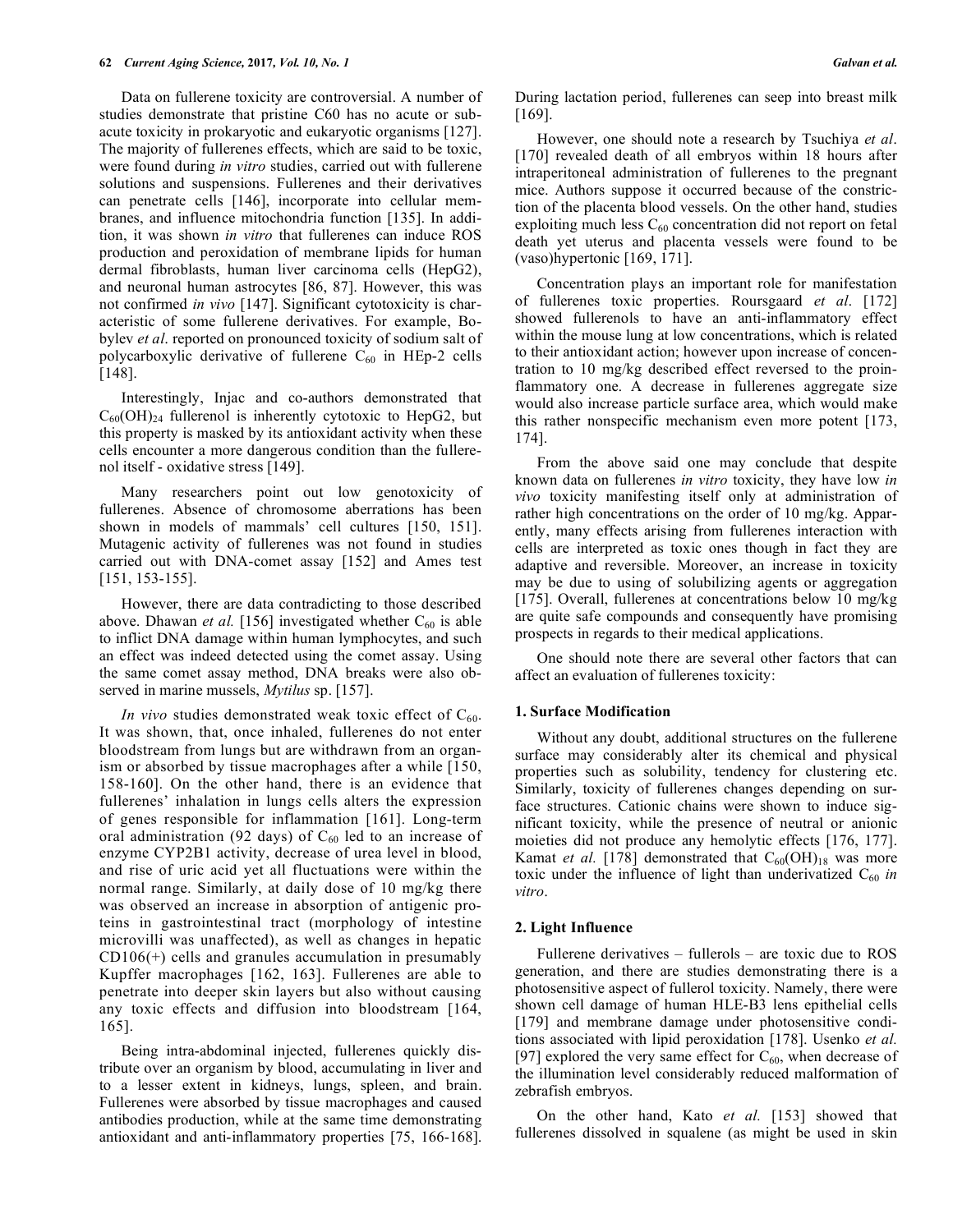creams) did not induce phototoxic effects under UVAirradiation in fibroblasts. *In vivo* study by Huczko *et al.* [180], exploiting the Draize rabbit eye irritation test, did not show any activity of fullerenol. A mixture of  $C_{60}$  and  $C_{70}$  had no *in vivo* phototoxic effect on clipped free skin of guinea pigs [181].

#### **3. Solvents and Metals Used During Synthesis**

It is generally believed that majority of observed toxic effects of fullerenes are due to metal impurities introduced on the synthesis stage [77]. Fullerenes' toxic effects shown in some studies might depend not on fullerenes action itself but on solvents molecules remaining inside their clusters. For instance, Isakovic *et al.* [182] reported that  $C_{60}$  solved with tetrahydrofuran (THF) had considerable toxic effect on different types of cells related to ROS production, while irradiation in order to decompose residual THF (THF $C_{60}$ ) changed cytotoxic effect into cytoprotective and antioxidant ones. Zhang *et al.* [183] found the same tendency by comparing cleaned and initial THFC<sub>60</sub>. Markovic et al. [184] noted the toxicity related to ROS-production is different for  $C_{60}$  prepared within various solvents (THF or ethanol) or within an aqueous solution (aqu $C_{60}$ ), with its being highest for THF $C_{60}$ and lowest for aqu $C_{60}$ .

#### **FULLERENES IN THERAPY**

Fullerenes applications in therapy are multitudinous. In most cases when fullerenes were proven to serve as antioxidants, the authors suggested the use of fullerenes as neuroprotective agents [82], future medications for the notoriously broad range of other oxidative stress-related pathologies [64], and even for HIV infection [185, 186]. Anti-cancer studies are an enormous field of application of fullerenes [52, 187].

I. Falynskova and colleagues revealed that fullerene-(trisaminocapronic acid) hydrate is an effective medication for the model viral-bacterial pneumonia in mice [188]. Fullerenes exert microbicidal activity accounted for by different and even opposing mechanisms, e.g. by having either pro- or antioxidant properties [77].

Some fullerenes are applied in various fields of anti-viral studies, not limited to HIV, but including influenza [189, 190] and hepatitis C [191] viruses.

For therapeutic purposes, some advanced fullerene derivatives have also been synthesized, for example – a microbicidal photoexcited fullerene generating substantial amounts of ROS [192, 193]. Interestingly,  $C_{70}$  fullerene can be modified to serve as an electron donor agent and produce hydroxyl-radicals thus fighting with infections [192].

Although much is unknown regarding the mechanisms of effects of fullerenes and their derivatives, there are already studies involving volunteers. Andrievsky and co-workers reported on the 3-year clinical observation of the beneficial effects of the hydroxylated fullerene administration to a volunteer with malignancy and detected a positive therapeutic effect of  $C_{60}HyFn$  during the course of radiotherapy, which was referred initially to its high antioxidant activity [64].

Importantly, even pure fullerene  $C_{60}$  can cross the bloodbrain barrier [194].

For a survey on fullerene  $C_{60}$  derivatives applied in therapy, please refer to the review by Lin and Lu [194].

#### **CONCLUSION**

Thirty years after discovery, fullerenes are attracting more and more attention of synthetic chemists, physicists, engineers, physicians, and biologists by the vast prospective applications they offer. Without doubt, fullerenes are an extremely complex entity with unique and not fully understood properties to be studied with great deal of care. Although technical, health, and environmental risks should be taken into account, the practical value of fullerenes inspires and implies future studies that, we believe, will overcome the challenges. Current reports on toxicity and issues with synthesis of sufficient amounts of properly functionalized fullerenes seem to be obstacles one can cope with. Eventually, research may facilitate even such amazing fullerenes application as life prolongation.

#### **CONFLICT OF INTEREST**

The authors confirm that this article content has no conflict of interest.

#### **ACKNOWLEDGEMENTS**

This work was supported by the Ministry of Education and Science of the Russian Federation (project No. 6.1202.2014/K); the publication was prepared as the part of the work "Providing scientific research No. 1032".

The authors would like to thank Dr. prof. Fathi Moussa for critical reading and extremely helpful comments.

#### **REFERENCES**

- [1] Harman D. Aging: a theory based on free radical and radiation chemistry. J Gerontol 1955; 11(3):298-300.
- [2] Harman D. The Biologic Clock: The Mitochondria? J Am Geriatr Soc 1972; 20(4):145-7.
- [3] Small DM, Coombes JS, Bennett N, Johnson DW, Gobe GC. Oxidative stress, anti-oxidant therapies and chronic kidney disease. Nephrology 2012; 17:311–21.
- [4] Leopoldini M, Russo N, Chiodo S, Toscano M. Iron chelation by the powerful antioxidant flavonoid quercetin. J Agric Food Chem 2006; 54:6343–51.
- [5] Leopoldini M, Russo N, Toscano M. Gas and liquid phase acidity of natural antioxidants. J Agric Food Chem 2006; 54:3078–85.
- [6] León-Carmona JR, Galano A. Is caffeine a good scavenger of oxygenated free radicals? J Phys Chem B 2011; 115:4538–46.
- [7] Galano A, Martínez A. Capsaicin, a tasty free radical scavenger: mechanism of action and kinetics. J Phys Chem B 2012; 116:1200– 8.
- [8] Martínez A, Galano A, Vargas R. Free radical scavenger properties of α-mangostin: thermodynamics and kinetics of HAT and RAF mechanisms. J Phys Chem B 2011; 115:12591–8.
- [9] Sadowska-Bartosz I, Bartosz G. Effect of antioxidants supplementation on aging and longevity. BioMed Res Int 2014;  $2014.$
- [10] Ginsberg J. American Chemical Society National Historic Chemical Landmarks. Discovery of Fullerenes. : American Chemical Society; 2010 [updated October 11, 2010; cited 2016 March, 20]. Available from: http://www.acs.org/content/acs/en/ education/whatischemistry/landmarks/fullerenes.html.
- [11] Kroto HW, Heath JR, O'Brien SC, Curl RF, Smalley RE. C60: Buckminsterfullerene. Nature 1985; 318(6042):162-3.
- [12] Frederick N, Yoshida M, Tomanek D. Cn Fullerenes: Michigan State University Computational Nanotechnology Lab; 2015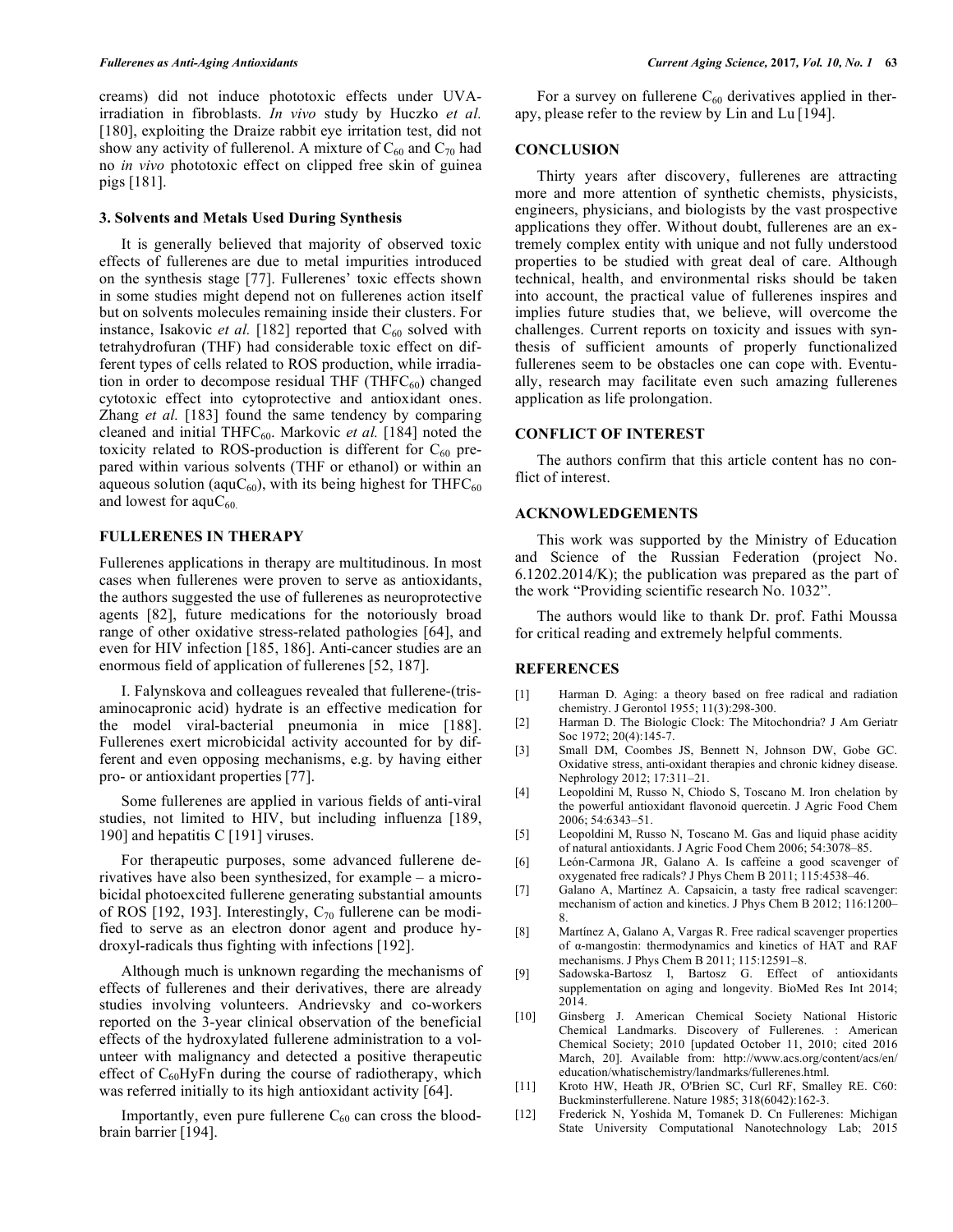[updated April 29, 2015; cited 2016 March, 20]. Available from: http://www.nanotube.msu.edu/fullerene/fullerene-isomers.html.

- [13] Iijima S. Helical microtubules of graphitic carbon. Nature 1991; 354(6348):56-8.
- [14] Jensen AW, Wilson SR, Schuster DI. Biological applications of fullerenes. Biorg Med Chem 1996; 4(6):767-79.
- [15] Byszewski P, Klusek Z, editors. Some properties of fullerenes and carbon nanotubes. SPIE proceedings series; 2001: Society of Photo-Optical Instrumentation Engineers.
- [16] Dresselhaus MS, Dresselhaus G, Eklund PC. Science of fullerenes and carbon nanotubes: their properties and applications: Academic press; 1996.
- [17] Ruoff RS, Ruoff AL. The bulk modulus of C60 molecules and crystals: a molecular mechanics approach. Appl Phys Lett 1991; 59(13):1553-5.
- [18] Prassides K, Kroto HW, Taylor R*, et al.* Fullerenes and fullerides in the solid state: Neutron scattering studies. Carbon 1992; 30(8):1277-86.
- [19] Hirsch A. The chemistry of the fullerenes: Wiley Online Library; 1994.
- [20] Prassides K, Takabayashi Y, Nakagawa T. Mixed valency in rareearth fullerides. Phil Trans R Soc A 2008; 366(1862):151-61.
- [21] Bethune D, Johnson R, Salem J, De Vries M, Yannoni C. Atoms in carbon cages: the structure and properties of endohedral fullerenes. Nature 1993; 366(6451):123-8.
- [22] Hebard A, Rosseinky M, Haddon R*, et al.* Potassium-doped C60. Nature 1991; 350:600-1.
- [23] Soga T. Nanostructured materials for solar energy conversion: Elsevier; 2006.
- [24] Cataldo F, Graovac A, Ori O. The mathematics and topology of fullerenes: Springer Science & Business Media; 2011.
- [25] Henderson CC, Cahill PA. C60H2: synthesis of the simplest C60 hydrocarbon derivative. Science 1993; 259(5103):1885-7.
- [26] Henderson CC, Rohlfing CM, Assink RA, Cahill PA. C60H4: kinetics and thermodynamics of multiple addition to C60. Angew Chem Int Ed Engl 1994; 33(7):786-8.
- [27] Bergosh RG, Meier MS, Laske Cooke JA, Spielmann HP, Weedon BR. Dissolving Metal Reductions of Fullerenes. J Org Chem 1997; 62(22):7667-72.
- [28] Meier MS, Spielmann HP, Haddon RC*, et al.* Reactivity, spectroscopy, and structure of reduced fullerenes. Carbon 2000; 38(11):1535-8.
- [29] Athans AJ, Briggs JB, Jia W, Miller GP. Hydrogen-protected acenes. J Mater Chem 2007; 17(25):2636-41.
- [30] Briggs JB, Montgomery M, Silva LL, Miller GP. Facile, Scalable, Regioselective Synthesis of C 3 v C60H18 Using Organic Polyamines. Org Lett 2005; 7(25):5553-5.
- [31] Wågberg T, Johnels D, Peera A*, et al.* Selective Synthesis of the C 3 v Isomer of C60H18. Org Lett 2005; 7(25):5557-60.
- [32] Darwish AD, Avent AG, Taylor R, Walton DR. Structural characterisation of C 60 H 18; a C 3v symmetry crown. J Chem Soc, Perkin Trans 2 1996; (10):2051-4.
- [33] Nossal J, Saini R, Sadana A*, et al.* Saunders: M.; Khong, A.; Weisemann, R. J Am Chem Soc 2001; 123:8482-95.
- [34] Taylor R. Addition reactions of fullerenes. C R Chim 2006; 9(7– 8):982-1000.
- [35] Darwish A, Abdul-Sada A, Langley G, Kroto H, Taylor R, Walton D. Polyhydrogenation of [60]-and [70] fullerenes with Zn/HCl and Zn/DCl. Synth Met 1996; 77(1):303-7.
- [36] Withers JC, Loutfy RO, Lowe TP. Fullerene commercial vision. Fuller Nanotub Car N 1997; 5(1):1-31.
- [37] Zhang Z, Han P, Liu X*, et al.* First Principle Calculations of the Electronic Properties of the Fullerene Derivative as an Electron Acceptor in Organic Solar Cells. J Phys Chem C 2008; 112(48):19158-61.
- [38] Saunders M, Jiménez-Vázquez HA, Cross RJ, Poreda RJ. Stable compounds of helium and neon: He@ C60 and Ne@ C60. Science 1993; 259(5100):1428-30.
- [39] Christian JF, Wan Z, Anderson SL. Nitrogen ion  $(N+)+C60$ fullerene reactive scattering: substitution, charge transfer, and fragmentation. J Phys Chem 1992; 96(26):10597-600.
- [40] Christian JF, Wan Z, Anderson SL. O++C60· C60O+ production and decomposition, charge transfer, and formation of C59O+. Dopeyball or [CO@C58+. Chem Phys Lett 1992; 199(3):373-8.
- [41] Andreoni W. The physics of fullerene-based and fullerene-related materials: Springer Science & Business Media; 2000.
- [42] Komatsu K, Murata M, Murata Y. Encapsulation of molecular hydrogen in fullerene C60 by organic synthesis. Science 2005; 307(5707):238-40.
- [43] Murata M, Maeda S, Morinaka Y, Murata Y, Komatsu K. Synthesis and Reaction of Fullerene C70 Encapsulating Two Molecules of H2. J Am Chem Soc 2008; 130(47):15800-1.
- [44] Murata Y, Maeda S, Murata M, Komatsu K. Encapsulation and Dynamic Behavior of Two H2 Molecules in an Open-Cage C70. J Am Chem Soc 2008; 130(21):6702-3.
- [45] Rubin Y, Jarrosson T, Wang G*, et al.* Insertion of helium and molecular hydrogen through the orifice of an open fullerene. Angew Chem Int Ed 2001; 40(8):1543-6.
- [46] Murata Y, Murata M, Komatsu K. 100% encapsulation of a hydrogen molecule into an open-cage fullerene derivative and gasphase generation of  $H2@$  C60. J Am Chem Soc 2003;  $125(24)$ : 7152-3.
- [47] Sawa H, Wakabayashi Y, Murata Y, Murata M, Komatsu K. Floating Single Hydrogen Molecule in an Open-Cage Fullerene. Angew Chem Int Ed 2005; 44(13):1981-3.
- [48] Dodziuk H, Hara T, Konno T*, et al.* Fullerenes. Strained Hydrocarbons: Wiley-VCH Verlag GmbH & Co. KGaA; 2009. p. 205-333.
- [49] Murata M, Murata Y, Komatsu K. Synthesis and properties of endohedral C60 encapsulating molecular hydrogen. J Am Chem Soc 2006; 128(24):8024-33.
- [50] Goedde B, Waiblinger M, Jakes P, Weiden N, Dinse K-P, Weidinger A. Nitrogen doped'C 60 dimers (N@ C 60–C 60). Chem Phys Lett 2001; 334(1):12-7.
- [51] Lalwani G, Sitharaman B. Multifunctional fullerene-and metallofullerene-based nanobiomaterials. Nano Life 2013; 3(03):1342003.
- [52] Baati T, Bourasset F, Gharbi N*, et al.* The prolongation of the lifespan of rats by repeated oral administration of [60] fullerene. Biomaterials 2012; 33(19):4936-46.
- [53] Gao J, Wang Y, Folta KM*, et al.* Polyhydroxy fullerenes (fullerols or fullerenols): beneficial effects on growth and lifespan in diverse biological models. PLoS One 2011; 6:e19976.
- [54] Ngan CL, Basri M, Tripathy M, Karjiban RA, Abdul-Malek E. Skin intervention of fullerene-integrated nanoemulsion in structural and collagen regeneration against skin aging. Eur J Pharm Sci 2015; 70:22–8.
- [55] Grebowski J, Kazmierska P, Krokosz A. Fullerenols as a new therapeutic approach in nanomedicine. BioMed Res Int 2013; 2013.
- [56] Tsao N, Luh T-Y, Chou C-K*, et al. In vitro* action of carboxyfullerene. J Antimicrob Chemother 2002; 49:641–9.
- [57] Cong W, Wang P, Qu Y*, et al.* Evaluation of the influence of fullerenol on aging and stress resistance using Caenorhabditis elegans. Biomaterials 2015; 42:78–86.
- [58] Yablonskaya OI, Ryndina TS, Voeikov VL, Khokhlov AN. A paradoxical effect of hydrated C60-fullerene at an ultralow concentration on the viability and aging of cultured Chinese hamster cells. Moscow Univ Biol Sci Bull 2013; 68:63-8.
- [59] Quick KL, Ali SS, Arch R, Xiong C, Wozniak D, Dugan LL. A carboxyfullerene SOD mimetic improves cognition and extends the lifespan of mice. Neurobiol Aging 2008; 29:117–28.
- [60] Dugan LL, Lovett EG, Quick KL, Lotharius J, Lin TT, O'Malley KL. Fullerene-based antioxidants and neurodegenerative disorders. Parkinsonism Relat Disord 2001; 7:243–6.
- [61] Theriot CA, Casey RC, Moore VC*, et al.* Dendro [C60] fullerene DF-1 provides radioprotection to radiosensitive mammalian cells. Radiat Environ Biophys 2010; 49:437–45.
- [62] Ma H, Liang X-J. Fullerenes as unique nanopharmaceuticals for disease treatment. Sci China Chem 2010; 53(11):2233–40.
- [63] Ali SS, Hardt JI, Quick KL*, et al.* A biologically effective fullerene (C 60) derivative with superoxide dismutase mimetic properties. Free Radical Biol Med 2004; 37:1191–202.
- [64] Andrievsky GV, Bruskov VI, Tykhomyrov AA, Gudkov SV. Peculiarities of the antioxidant and radioprotective effects of hydrated C 60 fullerene nanostuctures *in vitro* and *in vivo*. Free Radical Biol Med 2009; 47:786–93.
- [65] Chen Y-W, Hwang KC, Yen C-C, Lai Y-L. Fullerene derivatives protect against oxidative stress in RAW 264.7 cells and ischemiareperfused lungs. Am J Physiol Regul Integr Comp Physiol 2004; 287:R21–R6.
- [66] Injac R, Perse M, Cerne M*, et al.* Protective effects of fullerenol C 60 (OH) 24 against doxorubicin-induced cardiotoxicity and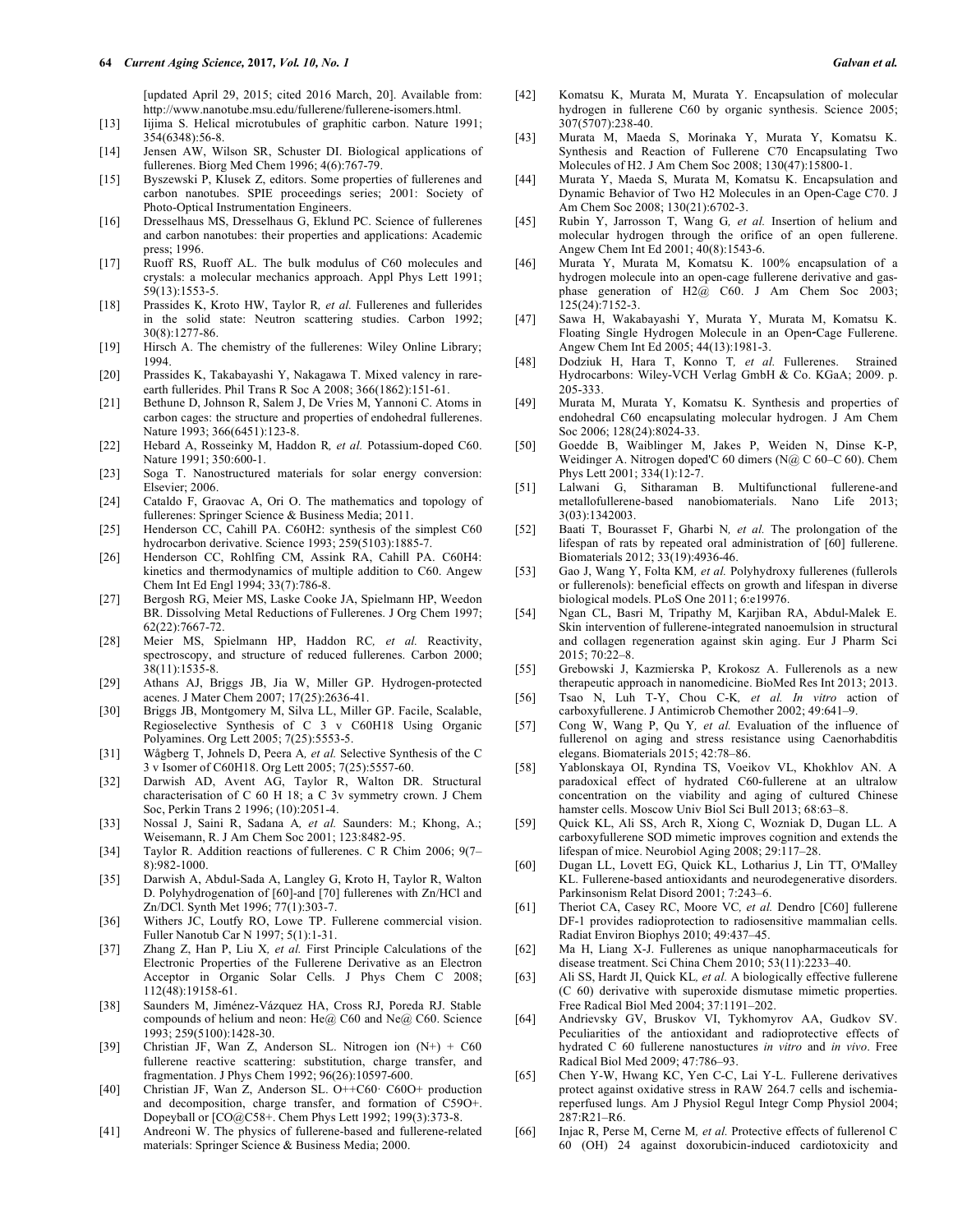hepatotoxicity in rats with colorectal cancer. Biomaterials 2009; 30:1184–96.

- [67] Shershakova N, Baraboshkina E, Andreev S*, et al.* Antiinflammatory effect of fullerene C 60 in a mice model of atopic dermatitis. J Nanobiotechnology 2016; 14:1.
- [68] Zhu J, Ji Z, Wang J*, et al.* Tumor-Inhibitory Effect and Immunomodulatory Activity of Fullerol C60 (OH) x. Small 2008; 4:1168–75.
- [69] Yin J-J, Lao F, Meng J*, et al.* Inhibition of tumor growth by endohedral metallofullerenol nanoparticles optimized as reactive oxygen species scavenger. Mol Pharmacol 2008; 74:1132–40.
- [70] Lai H-S, Chen W-J, Chiang L-Y. Free radical scavenging activity of fullerenol on the ischemia-reperfusion intestine in dogs. World J Surg 2000; 24:450–4.
- [71] Manibusan MK, Odin M, Eastmond DA. Postulated carbon tetrachloride mode of action: a review. J Environ Sci Health C 2007; 25:185–209.
- [72] Chiang LY, Lu F-J, Lin J-T. Free radical scavenging activity of water-soluble fullerenols. J Chem Soc, Chem Commun 1995:1283– 4.
- [73] Krusic PJ, Wasserman E, Keizer PN, Morton JR, Preston KF. Radical Reactions of C60. Science 1991; 254(5035):1183-5.
- [74] Cai X, Jia H, Liu Z*, et al.* Polyhydroxylated fullerene derivative C(60)(OH)(24) prevents mitochondrial dysfunction and oxidative damage in an MPP(+) -induced cellular model of Parkinson's disease. J Neurosci Res 2008; 86(16):3622-34.
- [75] Gharbi N, Pressac M, Hadchouel M, Szwarc H, Wilson SR, Moussa F. [60] fullerene is a powerful antioxidant *in vivo* with no acute or subacute toxicity. Nano Lett 2005; 5:2578–85.
- [76] Tykhomyrov AA, Nedzvetsky VS, Klochkov VK, Andrievsky GV. Nanostructures of hydrated C 60 fullerene (C 60 HyFn) protect rat brain against alcohol impact and attenuate behavioral impairments of alcoholized animals. Toxicology 2008; 246:158–65.
- [77] Elswaifi SF, Palmieri JR, Hockey KS, Rzigalinski BA. Antioxidant nanoparticles for control of infectious disease. Infect Disord Drug Targets 2009; 9:445–52.
- [78] Gruber J, Fong S, Chen C-B*, et al.* Mitochondria-targeted antioxidants and metabolic modulators as pharmacological interventions to slow ageing. Biotechnol Adv 2013; 31:563–92.
- [79] Chen B, Liu Y, Song WM, Hayashi Y, Ding XC, Li WH. *In vitro* evaluation of cytotoxicity and oxidative stress induced by multiwalled carbon nanotubes in murine RAW 264.7 macrophages and human A549 lung cells. Biomed Environ Sci 2011; 24(6):593- 601.
- [80] Wei Y, Song J, Chen Q, Xing D. Enhancement of photodynamic antitumor effect with pro-oxidant ascorbate. Lasers Surg Med 2012; 44(1):69-75.
- [81] Hu Z, Guan W, Wang W, Huang L, Xing H, Zhu Z. Synthesis of beta-alanine C60 derivative and its protective effect on hydrogen peroxide-induced apoptosis in rat pheochromocytoma cells. Cell Biol Int 2007; 31(8):798-804.
- [82] Chen T, Li YY, Zhang JL*, et al.* Protective effect of C(60) methionine derivate on lead-exposed human SH-SY5Y neuroblastoma cells. J Appl Toxicol 2011; 31(3):255-61.
- [83] Hu Z, Huang Y, Guan W, Zhang J, Wang F, Zhao L. The protective activities of water-soluble C 60 derivatives against nitric oxide-induced cytotoxicity in rat pheochromocytoma cells. Biomaterials 2010; 31(34):8872–81.
- [84] Zolotukhin P, Kozlova Y, Dovzhik A*, et al.* Oxidative status interactome map: towards novel approaches in experiment planning, data analysis, diagnostics and therapy. Mol Biosyst 2013; 9(8):2085-96.
- [85] Ye S, Chen M, Jiang Y*, et al.* Polyhydroxylated fullerene attenuates oxidative stress-induced apoptosis via a fortifying Nrf2 regulated cellular antioxidant defence system. Int J Nanomedicine 2014; 9:2073.
- [86] Sayes CM, Gobin AM, Ausman KD, Mendez J, West JL, Colvin VL. Nano-C 60 cytotoxicity is due to lipid peroxidation. Biomaterials 2005; 26:7587–95.
- [87] Sayes CM, Fortner JD, Guo W*, et al.* The differential cytotoxicity of water-soluble fullerenes. Nano Lett 2004; 4:1881–7.
- [88] Isakovic A, Markovic Z, Todorovic-Markovic B*, et al.* Distinct cytotoxic mechanisms of pristine versus hydroxylated fullerene. Toxicol Sci 2006; 91(1):173-83.
- [89] Oberdörster E, Zhu S, Blickley TM, McClellan-Green P, Haasch ML. Ecotoxicology of carbon-based engineered nanoparticles:

effects of fullerene (C 60) on aquatic organisms. Carbon 2006; 44(6):1112-20.

- [90] Lovern SB, Klaper R. Daphnia magna mortality when exposed to titanium dioxide and fullerene (C60) nanoparticles. Environ Toxicol Chem 2006; 25(4):1132-7.
- [91] Park E-J, Roh J, Kim Y, Park K. Induction of inflammatory responses by carbon fullerene (C60) in cultured RAW264. 7 cells and in intraperitoneally injected mice. Toxicol Res 2010; 26:267.
- [92] Rietjens IM, Boersma MG, de Haan L*, et al.* The pro-oxidant chemistry of the natural antioxidants vitamin C, vitamin E, carotenoids and flavonoids. Environ Toxicol Pharmacol 2002; 11:321–33.
- [93] Chakraborthy A, Ramani P, Sherlin HJ, Premkumar P, Natesan A. Antioxidant and pro-oxidant activity of Vitamin C in oral environment. Indian J Dent Res 2014; 25(4):499-504.
- [94] Pearson P, Lewis SA, Britton J, Young IS, Fogarty A. The prooxidant activity of high-dose vitamin E supplements *in vivo*. Biodrugs 2006; 20:271–3.
- [95] Taguchi K, Fujikawa N, Komatsu M*, et al.* Keap1 degradation by autophagy for the maintenance of redox homeostasis. Proc Natl Acad Sci U S A 2012; 109:13561–6.
- [96] Jung K-A, Choi B-h, Nam C-W*, et al.* Identification of aldo-keto reductases as NRF2-target marker genes in human cells. Toxicol Lett 2013; 218:39–49.
- [97] Usenko CY, Harper SL, Tanguay RL. Fullerene C 60 exposure elicits an oxidative stress response in embryonic zebrafish. Toxicol Appl Pharmacol 2008; 229:44–55.
- [98] Zhu S, Oberdörster E, Haasch ML. Toxicity of an engineered nanoparticle (fullerene, C 60) in two aquatic species, Daphnia and fathead minnow. Mar Environ Res 2006; 62:S5–S9.
- [99] Brant JA, Labille J, Bottero J-Y, Wiesner MR. Characterizing the impact of preparation method on fullerene cluster structure and chemistry. Langmuir 2006; 22(8):3878-85.
- [100] Kolosnjaj J, Szwarc H, Moussa F. Toxicity Studies of Fullerenes and Derivatives. In: Chan WW, editor. Bio-Applications of Nanoparticles. Advances in Experimental Medicine and Biology. 620: Springer New York; 2007. p. 168-80.
- [101] Wang IC, Tai LA, Lee DD, et al. C(60) and water-soluble fullerene derivatives as antioxidants against radical-initiated lipid peroxidation. J Med Chem 1999; 42(22):4614-20.
- [102] Banks R, Speakman JR, Selman C. Vitamin E supplementation and mammalian lifespan. Mol Nutr Food Res 2010; 54:719–25.
- [103] Skulachev MV, Antonenko YN, Anisimov VN*, et al.* Mitochondrial-targeted plastoquinone derivatives. Effect on senescence and acute age-related pathologies. Curr Drug Targets 2011; 12(6):800-26.
- [104] Foley S, Crowley C, Smaihi M*, et al.* Cellular localisation of a water-soluble fullerene derivative. Biochem Biophys Res Commun 2002; 294(1):116-9.
- [105] Dellinger A, Zhou Z, Norton SK, Lenk R, Conrad D, Kepley CL. Uptake and distribution of fullerenes in human mast cells. Nanomed Nanotechnol Biol Med 2010; 6:575–82.
- [106] Chistyakov VA, Smirnova YO, Prazdnova EV, Soldatov AV. Possible mechanisms of fullerene  $C_{60}$  antioxidant action. BioMed Res Int 2013; 2013:821498.
- [107] Chistyakov V, Prazdnova E, Soldatov A, Smirnova YO, Alperovich I. Can C60 fullerene demonstrate properties of mitochondria-targeted antioxidant from the computational point of view? BIBIEN 2014; 8:59-62.
- [108] Chistyakov VA, Zolotukhin PV, Prazdnova EV, Alperovich I, Soldatov AV. Physical consequences of the mitochondrial targeting of single-walled carbon nanotubes probed computationally. Physica E Low Dimens Syst Nanostruct 2015; 70:198-202.
- [109] Zhou F, Xing D, Wu B, Wu S, Ou Z, Chen WR. New insights of transmembranal mechanism and subcellular localization of noncovalently modified single-walled carbon nanotubes. Nano Lett 2010; 10(5):1677-81.
- [110] Ma X, Zhang LH, Wang LR*, et al.* Single-walled carbon nanotubes alter cytochrome c electron transfer and modulate mitochondrial function. ACS Nano 2012; 6(12):10486-96.
- [111] Velde GT, Bickelhaupt FM, Baerends EJ*, et al.* Chemistry with ADF. J Comput Chem 2001; 22(9):931-67.
- [112] Guerra CF, Snijders JG, te Velde G, Baerends EJ. Towards an order-N DFT method. Theor Chem Acc 1998; 99(6):391-403.
- [113] Dodziuk H. Modeling complexes of H 2 molecules in fullerenes. Chem Phys Lett 2005; 410(1):39-41.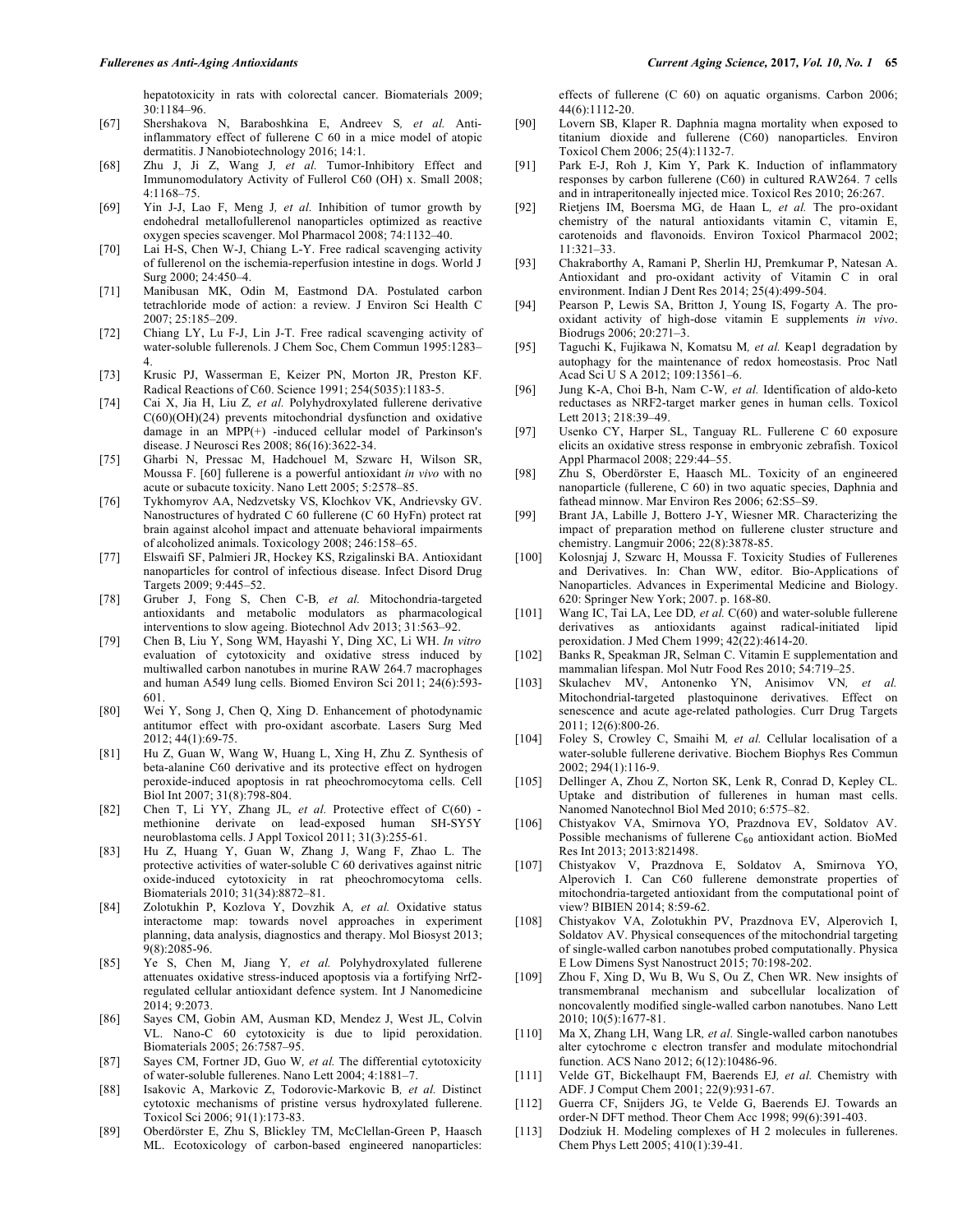- [114] Cioslowski J. Endohedral chemistry: Electronic structures of molecules trapped inside the C60 cage. J Am Chem Soc 1991; 113(11):4139-41.
- [115] Peres T, Cao B, Cui W*, et al.* Some new diatomic molecule containing endohedral fullerenes. Int J Mass spectrom 2001; 210:241-7.
- [116] Suetsuna T, Dragoe N, Harneit W*, et al.* Separation of N2@ C60 and N@ C60. Chem Eur J 2002; 8(22):5079-83.
- [117] Türker L, Erkoç Ş. AM1 treatment of endohedrally hydrogen doped fullerene, nH 2@ C 60. Comp Theor Chem 2003; 638(1):37- 40.
- [118] Yang C-K. Density functional calculation of hydrogen-filled C 60 molecules. Carbon 2007; 45(12):2451-3.
- [119] Pupysheva OV, Farajian AA, Yakobson BI. Fullerene nanocage capacity for hydrogen storage. Nano Lett 2007; 8(3):767-74.
- [120] Dolgonos G. How many hydrogen molecules can be inserted into C 60? Comments on the paper 'AM1 treatment of endohedrally hydrogen doped fullerene, nH 2@ C 60'by L. Türker and Ş. Erkoç [J. Mol. Struct.(Theochem) 638 (2003) 37–40]. Comp Theor Chem 2005; 732(1):239-41.
- [121] Dolgonos G. A commentary on "Density functional calculation of hydrogen-filled C 60 molecules" by CK. Yang [Carbon 2007; 45 (12): 2451–53]. Carbon 2008; 46(4):704-5.
- [122] Dodziuk H. Reply to the 'Comment on 'Modelling complexes of H 2 molecules in fullerenes' by H. Dodziuk [Chem. Phys. Lett. 410 (2005) 39]'by L. Turker and S. Erkoc. Chem Phys Lett 2006;  $426(1):224-5.$
- [123] Kruse H, Grimme S. Accurate quantum chemical description of non-covalent interactions in hydrogen filled endohedral fullerene complexes. J Phys Chem C 2009; 113(39):17006-10.
- [124] Bai Yu-Jie FS-Y, Deng Kai-Ming, Tang Chun-Mei, Chen Xuan, Tan Wei-Shi, Liu Yu-Zhen, Huang De-Cai. Density functional calculations on the geometric and electronic structures of the endohedral fullerene H<sub>2</sub>@C<sub>60</sub> and its dimmer. Acta Phys Sin 2008; 57(6):3684-9.
- [125] Zhao X, Striolo A, Cummings PT. C 60 binds to and deforms nucleotides. Biophys J 2005; 89(6):3856-62.
- [126] Moussa F, Chretie P, Dubois P, et al. The Influence of C60 Powders On Cultured Human Leukocytes. Fullerene Sci Technol 1995; 3(3):333-42.
- [127] Moussa F, Trivin F, Céolin R*, et al.* Early effects of C60 Administration in Swiss Mice: A Preliminary Account for *In vivo* C60 Toxicity. Fullerene Sci Technol 1996; 4(1):21-9.
- [128] Wong-Ekkabut J, Baoukina S, Triampo W, Tang I-M, Tieleman DP, Monticelli L. Computer simulation study of fullerene translocation through lipid membranes. Nat Nanotechnol 2008; 3(6):363-8.
- [129] Sridhar A, Srikanth B, Kumar A, Dasmahapatra AK. Coarse-grain molecular dynamics study of fullerene transport across a cell membrane. J Chem Phys 2015; 143(2):024907.
- [130] Qiao R, Roberts AP, Mount AS, Klaine SJ, Ke PC. Translocation of C60 and its derivatives across a lipid bilayer. Nano Lett 2007; 7(3):614-9.
- [131] Rokitskaya TI, Antonenko YN. Fullerenol C 60 (OH) 24 increases ion permeability of lipid membranes in a pH-dependent manner. Biochim Biophys Acta 2016; 1858(6):1165-74.
- [132] Reed CA, Kim K-C, Bolskar RD, Mueller LJ. Taming Superacids: Stabilization of the Fullerene Cations HC60+ and C60·+. Science 2000; 289(5476):101-4.
- [133] Tasaki K. Carbonaceous Materials as Proton Conductors: I. Fullerenes and Polyaromatic Hydrocarbons. J Electrochem Soc 2006; 153(5):A941-A9.
- [134] Nuber B, Pietzak B, inventors; Sony Corporation, assignee. Fullerene based proton conductive materials. patent US8377997 B2. Feb 19, 2013.
- [135] Santos SM, Dinis AM, Peixoto F, Ferreira L, Jurado AS, Videira RA. Interaction of Fullerene Nanoparticles With Biomembranes: From the Partition in Lipid Membranes to Effects on Mitochondrial Bioenergetics. Toxicol Sci 2014; 138(1):117-29.
- [136] Brand MD. Uncoupling to survive? The role of mitochondrial inefficiency in ageing. Exp Gerontol 2000; 35(6-7):811-20.
- [137] Severin FF, Severina II, Antonenko YN*, et al.* Penetrating cation/fatty acid anion pair as a mitochondria-targeted protonophore. Proc Natl Acad Sci U S A 2010; 107(2):663-8.
- [138] Kolosnjaj J, Szwarc H, Moussa F. Toxicity Studies of Carbon Nanotubes. In: Chan WW, editor. Bio-Applications of

Nanoparticles. Advances in Experimental Medicine and Biology. 620: Springer New York; 2007. p. 181-204.

- [139] Kalacheva NV, Gubskaya VP, Fazleeva GM*, et al.* Novel watersoluble methanofullerenes C60 [C13 H18 O4 (OH)4]6 and C60 [C9 H10 O4 (OH)4]6: Promising uncouplers of respiration and phosphorylation. Biorg Med Chem Lett 2015; 25:5250–3.
- [140] Aitken R, Chaudhry MQ, Boxall ABA, Hull M. Manufacture and use of nanomaterials: current status in the UK and global trends. Occup Med 2006; 56:300–6.
- [141] Halford B. Fullerene for the face. Chem Eng News 2006; 84:47.
- [142] Cui D, Tian F, Ozkan CS, Wang M, Gao H. Effect of single wall carbon nanotubes on human HEK293 cells. Toxicol Lett 2005; 155(1):73-85.
- [143] Kolosnjaj-Tabi J, Just J, Hartman KB*, et al.* Anthropogenic Carbon Nanotubes Found in the Airways of Parisian Children. EBioMedicine 2015; 2(11):1697-704.
- [144] Magrez A, Kasas S, Salicio V*, et al.* Cellular toxicity of carbonbased nanomaterials. Nano Lett 2006; 6(6):1121-5.
- [145] Chan WCW. Bio-Applications of Nanoparticles. New York, NY: Springer New York; 2007.
- [146] Wang F, Jin C, Liang H, Tang Y, Zhang H, Yang Y. Effects of fullerene C 60 nanoparticles on A549 cells. Environ Toxicol Pharmacol 2014; 37:656–61.
- [147] Sayes CM, Marchione AA, Reed KL, Warheit DB. Comparative pulmonary toxicity assessments of C60 water suspensions in rats: few differences in fullerene toxicity *in vivo* in contrast to *in vitro* profiles. Nano Lett 2007; 7:2399–406.
- [148] Bobylev AG, Okuneva AD, Bobyleva LG*, et al.* Study of cytotoxicity of fullerene C60 derivatives. Biophysics 2012; 57:572–6.
- [149] Injac R, Perse M, Obermajer N*, et al.* Potential hepatoprotective effects of fullerenol C60(OH)24 in doxorubicin-induced hepatotoxicity in rats with mammary carcinomas. Biomaterials 2008; 29(24–25):3451-60.
- [150] Shinohara N, Gamo M, Nakanishi J. Risk assessment of manufactured nanomaterials—fullerene (C60). Interim Report, Executive Summary, NEDO Project - Research and Development of Nanoparticle Characterization Methods, 2009 P06041.
- [151] Mori T, Takada H, Ito S, Matsubayashi K, Miwa N, Sawaguchi T. Preclinical studies on safety of fullerene upon acute oral administration and evaluation for no mutagenesis. Toxicology 2006; 225:48–54.
- [152] Jacobsen NR, Pojana G, White P*, et al.* Genotoxicity, cytotoxicity, and reactive oxygen species induced by single-walled carbon nanotubes and C60 fullerenes in the FE1-Muta™ Mouse lung epithelial cells. Environ Mol Mutagen 2008; 49:476–87.
- [153] Kato S, Aoshima H, Saitoh Y, Miwa N. Biological Safety of LipoFullerene composed of Squalane and Fullerene-C60 upon Mutagenesis, Photocytotoxicity, and Permeability into the Human Skin Tissue. Basic Clin Pharmacol Toxicol 2009; 104:483–7.
- [154] Çavaş T, Çinkılıç N, Vatan Ö, Yılmaz D. Effects of fullerenol nanoparticles on acetamiprid induced cytoxicity and genotoxicity in cultured human lung fibroblasts. Pestic Biochem Physiol 2014; 114:1–7.
- [155] Ema M, Tanaka J, Kobayashi N*, et al.* Genotoxicity evaluation of fullerene C 60 nanoparticles in a comet assay using lung cells of intratracheally instilled rats. Regul Toxicol Pharm 2012; 62:419–  $24.$
- [156] Dhawan A, Taurozzi JS, Pandey AK*, et al.* Stable colloidal dispersions of C60 fullerenes in water: evidence for genotoxicity. Environ Sci Technol 2006; 40:7394–401.
- [157] Al-Subiai SN, Arlt VM, Frickers PE*, et al.* Merging nanogenotoxicology with eco-genotoxicology: An integrated approach to determine interactive genotoxic and sub-lethal toxic effects of C 60 fullerenes and fluoranthene in marine mussels, Mytilus sp. Mutat Res Genet Toxicol Environ Mutagen 2012; 745:92–103.
- [158] Baker GL, Gupta A, Clark ML, et al. Inhalation toxicity and lung toxicokinetics of C60 fullerene nanoparticles and microparticles. Toxicol Sci 2008; 101:122–31.
- [159] Morimoto Y, Hirohashi M, Ogami A*, et al.* Inflammogenic effect of well-characterized fullerenes in inhalation and intratracheal instillation studies. Part Fibre Toxicol 2010; 7(1):1-18.
- [160] Walker NJ, editor The toxicology of fullerenes: current efforts at the national toxicology program. Society For Risk Analysis Annual Meeting 2009; 2009 December 7, 2009; Baltimore, Maryland,